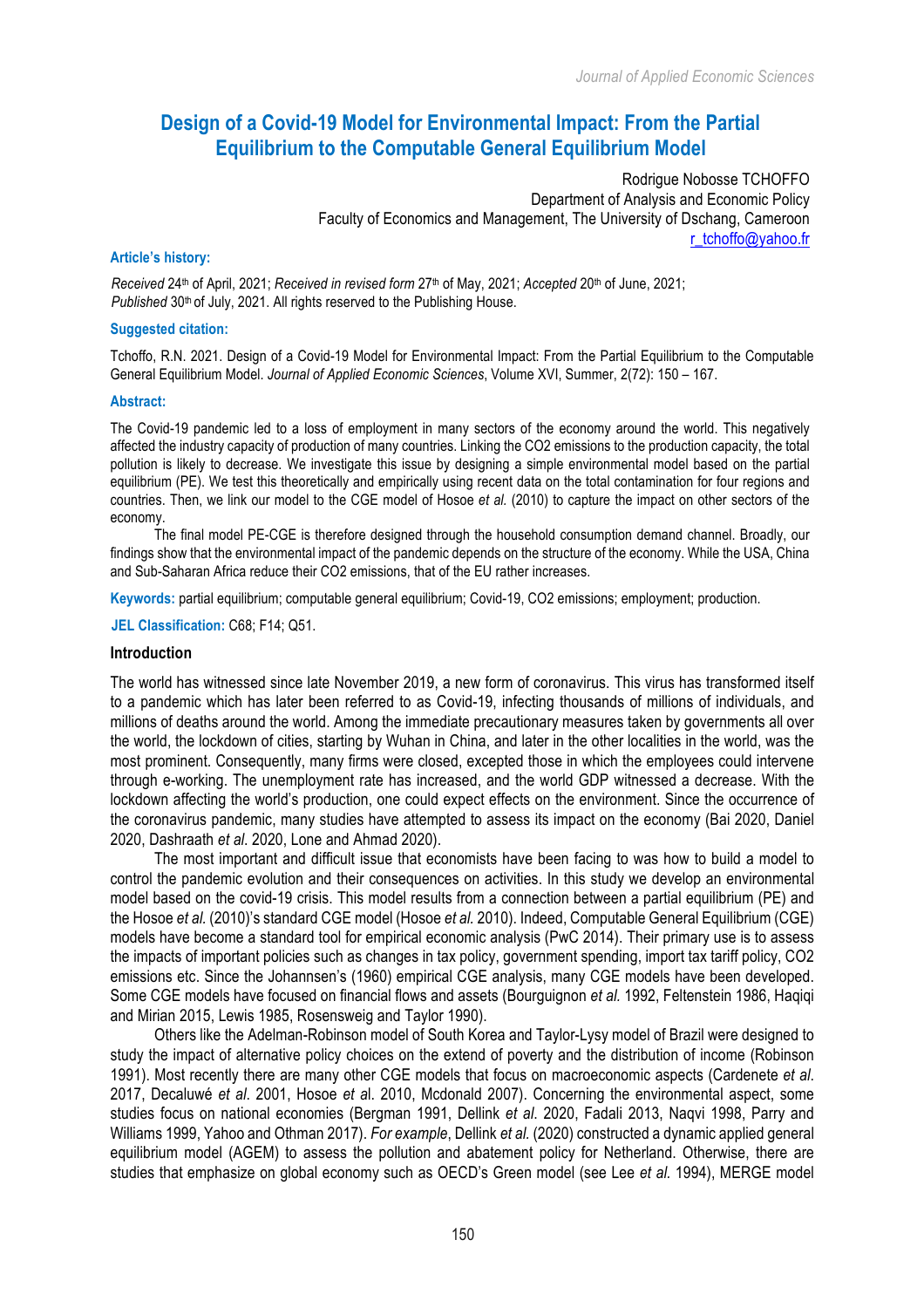built by Manne and Richels (1999), DICI model built by Nordhaus (1994)<sup>1</sup>, Lee *et al. (*1994), Manne and Richels (2000), Nordhaus (1994).

In the US economy, Fadali (2013) highlighted three main encounter energy models: The National Energy Modeling System (NEMS) that focuses on the prediction of energy production, consumption and price in the USA; the HAIKU model that focuses solely on the electricity sector and the Regional Energy Deployment System (ReEDS) used to analyze electricity generation capacity saddle. Regarding the partial equilibrium, even though one may focus only on one market, there are common in the literature. Bouet *et al.* (2014) built a PE model to analyze the value chain under the differential export tax scenario (Bouët *et al*. 2014). Fontagné *et al.* (2010) used a PE to measure the Economic Partnership Agreement focusing on the demand side (Fontagné *et al.* 2011). The linkage between the PE and CGE models have been discussed by Delzeit *et al*. (2020) who identified two methods of linkage: the one-way linkage and the two-way linkage (Delzeit *et al.* 2020).

Therefore, the main research question of this study is: does the Coronavirus pandemic have an impact on the environment? More precisely, may the expected decrease in production lead to a decrease of CO2 emissions around the world? We analyze theoretically and empirically this question in our model (PECGE) using data on four regions in the world (the United States of America, USA; the European union, EU; China, CHN and the Sub-Saharan African countries, AFR). The choice of these regions is twofold. Indeed, O'Ryan *et al*. (2020) defended that energy-related CO2 emissions quadrupled reaching 80 MtCO2 over the past two decades and in the middle of years 1990s, China as well as the United States and the European union have become the world most populous countries and largest coal producers and consumers (Zhang 1998). According to Global Carbon Project (2020) sources, data of Table 1 shows that China contributed in average to 27.52% of total CO2 emissions in the world between 2017 and 2019, the USA follow with 14.70% then the EU with 9.43%, India and Russia follow with 7.06% and 4.62% respectively. That of Africa is 3.09%. Therefore, we include the Sub-Saharan Africa region in our sample in order to have a balanced sample. Figure 1 summarizes the classification around the world and Table 2 presents the top 10 CO2 total emissions countries in 2018.



### Figure 1. Annual total CO2 emissions by world region (production perspective)

*Source*: Our World in Data based on Global Carbon Project (2020)

|  | Table 1. Total share of CO2 emissions by region in percentage |  |  |
|--|---------------------------------------------------------------|--|--|
|  |                                                               |  |  |

| Region               | 2017  | 2018  | 2019  | <b>Average</b> |
|----------------------|-------|-------|-------|----------------|
| Africa               | 3.86  | 3.88  | 3.94  | 3.89           |
| China                | 27.32 | 27.34 | 27.92 | 27.52          |
| <b>EU-27</b>         | 8.76  | 8.39  | 8.00  | 8.38           |
| <b>EU-28</b>         | 9.85  | 9.43  | 9.02  | 9.43           |
| India                | 6.88  | 7.12  | 7.18  | 7.06           |
| Russia               | 4.61  | 4.64  | 4.61  | 4.62           |
| <b>United States</b> | 14.72 | 14.90 | 14.50 | 14.70          |

*Source*: Our World in Data based on Global Carbon Project (2020)

 <sup>1</sup> For more studies see Abrell (2010)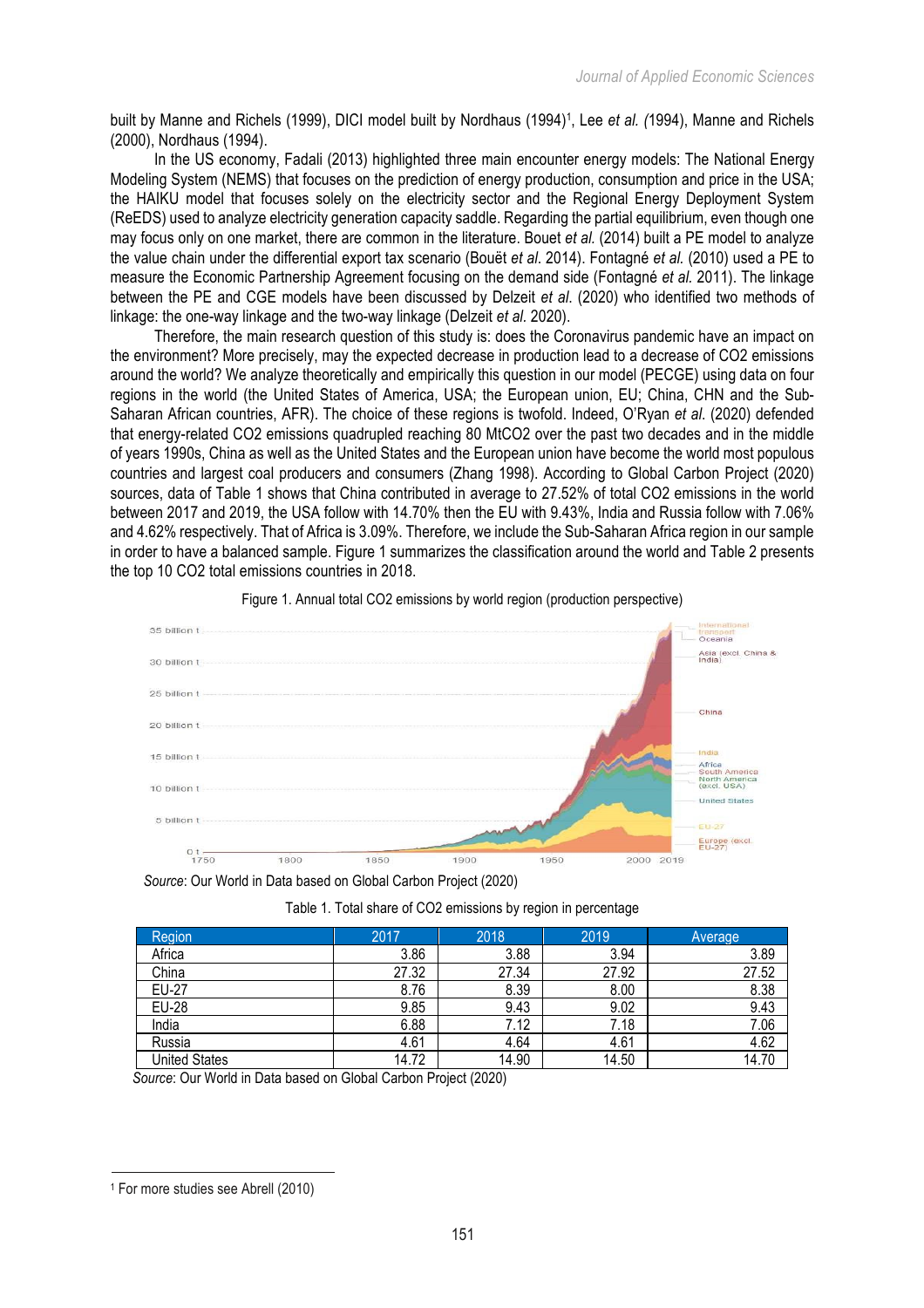| Rank | Country                  | <b>Total CO2 emissions</b> |
|------|--------------------------|----------------------------|
|      | China                    | 10.06 GT                   |
| ∩    | <b>United States</b>     | 5.41 GT                    |
| 3    | India                    | 2.65 GT                    |
|      | Russia Federation        | 1.71 GT                    |
| 5    | Japan                    | 1.16 GT                    |
| 6    | Germanv                  | 0.75 GT                    |
|      | Islamic Republic of Iran | 0.72 GT                    |
| 8    | South Korea              | 0.65 GT                    |
| 9    | Saudi Arabia             | 0.62 GT                    |
| 10   | Indonesia                | 0.61 GT                    |

#### Table 2. Top 10 CO2 emissions countries in 2018

*Source*: Our World in Data based on Global Carbon Project (2020)



*Source*: Our World in Data based on Global Carbon Project (2020)

The remainder of the paper is organized as follows: Section 1 presents the partial equilibrium model of Covid-19; Section 2 summarizes the standard CGE model while Section 3 makes a link between the PE et CGE models; in Section 4 some empirical evidences are put in place before concluding in Section 5.

## **1. Partial Equilibrium Model of Covid-19 Pandemic**

The occurrence of the coronavirus pandemic has upset the habits in various sectors of activity: the demand of goods by households has increased because they had in mind to constitute as a preventive measure a large stock of products for a consumption over a long period. This resulted in a rise in food prices which was beneficial for firms at the beginning of the pandemic. However, after a few months, they began to suffer from the crisis consequences, seeing their profits decline substantially despite the support they received from governments and other partners and multinational organizations. This decline is due not only to a change in the prices of goods but also to declining production. The CO2 emissions strongly driven by production in the industrial sector is then likely to decrease. Also, almost all borders, especially air borders, have been closed to limit the spread of the pandemic, which has caused a considerable drop in imports and exports from one country to another. This work aims to assess the impact of Covid-19 on the environment. In order to achieve this objective, we first proceed to the construction of a partial equilibrium model (PE) for assessing the impact of Covid-19 on the environment; in the second step we expose the computable general equilibrium model (CGE) which comes from Hosoe *et al.* (2010). This model is finally related to the PE in a so-called PE-CGE model.

### 1.1. The Partial Equilibrium Model of Covid-19 Implementation

In this section, we first present the model assumptions, followed by the functional forms; then the equations are built, and we end with the saddle path of the different endogenous variables.

# *1.1.1. Basic Hypotheses and Equations of the Model*

We denote by  $r$  the set of regions and by  $i$  the set of goods. Taking into account the fact that the CO2 emissions are strongly due to the activities of the industrial sector and steadily the agricultural sector,  $i$  is made up of industrial and agricultural goods, that is  $i = \{IND, AGR\}$ . With  $IND$ , the industrial products and  $AGR$ , the agricultural products. Let  $EP<sub>r</sub>$  be the level of employment in region  $r$  before the Covid-19 pandemic, which is assumed to be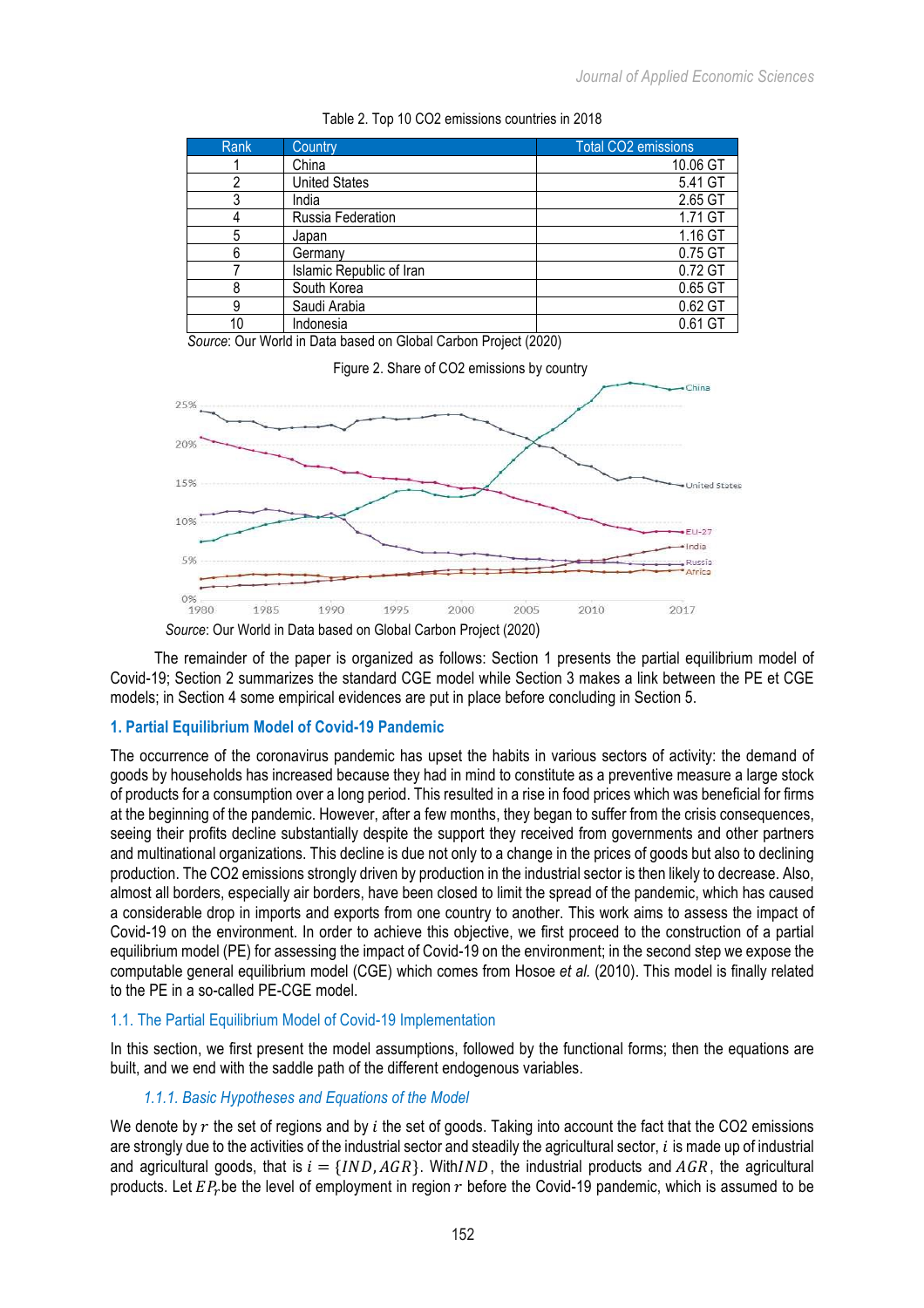constant;  $Em<sub>r</sub>$  the level of employment after the onset of the pandemic;  $Cov<sub>r</sub>$ the total number of Covid-19 cases recorded in region  $r$ ;  $CO2_r$ the volume of CO2 emissions during the pandemic and  $Xp_{i,r}$ the consumption demand of good  $i$  by households in region  $r$ .

- § Under the representation agent hypothesis, we assume that there is only one economic agent, including the household;
- This agent owns the factors of production (capital and labor) which are sold to firms at the unit price  $Pf$ ;
- All factors revenue is spent on its consumption. No savings are contemplated and there is no government intervention.

Suppose that  $Em_r$  is linked to  $Cov_r$  by a function of Cobb Douglas type respecting an isoelastic form (Bouët *et al.* 2014) defined by:

$$
Em_r = EP_r Cov_r^{-\vartheta_r}
$$
 (1)

*where:*  $Em_r < EP_r$ ;  $\vartheta_r > 0$  refers to the elasticity of job loss following the total number of contamination cases detected in region  $r$  at any given date.

Applying the logarithmic to relation (1), we have  $Log(Em_r) = Log\left( EP_rCov_r^{-\vartheta_r}\right) = Log(EP_r)$  - $\vartheta_r Log(Cov_r)$ , which leads to:

$$
\vartheta_r = \frac{\log (E P_r / E m_r)}{\log (C \omega_r)}\tag{2}
$$

Let  $\delta_r$  be the rate of job loss following the Coronavirus in region r. Then we have:

$$
\delta_r = \frac{E P_r}{E m_r} - 1\tag{3}
$$

We suppose that the rate  $\delta_r$  is negatively related to the CO2 emissions according to the relation:

$$
C02_r = \frac{1}{1+\delta_r} t_r \sum_i X d_{i,r} \tag{4}
$$

where:  $t_r$  is a parameter which represents the rate of CO2 emissions in region  $r$ .

Relations (1) to (4) form a system of  $4r$  equations with  $6r + 2$  endogenous variables<sup>2</sup>:  $Em_r$ ,  $CO2_r$ ,  $Xd_{ir}$ ,  $\delta_r$ ,  $\vartheta_r$ ,  $Co\nu_r$ . However, the fact that  $\vartheta_r$  is an elasticity makes it a parameter rather than a variable in the model. We will see later that equation (2) will serve more as a calibration of  $\vartheta_r$  which leads us to exclude this equation from the system. This means that we have exactly 3r equations and  $5r + 2$  unknown variables. So, the system is not square. We must therefore exogenise  $2r + 2$  variables. Since we are looking for the impact of Covid-19 on the environment, the variable  $Cov_r$  must be exogenous. We further assume that the demand  $Xd_{i,r}$  is constant, which makes it possible to re-establish equality between the number of equations (3r) and the number of endogenous variables  $(5r + 2 - 2r - 2 = 3r)$  namely:  $Em_r$ ,  $CO2_r$ ,  $\delta_r$ . As  $\vartheta_r$  is known, we can express  $\delta_r$  as a function of  $\vartheta_r$ . Equation (3) becomes:

$$
\delta_r = \frac{E P_r}{E m_r} - 1 = Cov_r^{-\vartheta_r} - 1
$$
 because from equation (1) we have  $\frac{E P_r}{E m_r} = Cov_r^{-\vartheta_r}$ .

In sum, the model is as follows:

■ Equations:

$$
Em_r = EP_r Cov_r^{-\vartheta_r}
$$
 (1)

$$
\delta_r = Cov_r^{-\vartheta_r} - 1 \tag{3}
$$

$$
C02_r = \frac{1}{1+\delta_r} t_r \sum_i X d_{i,r} \tag{5}
$$

- Endogenous variables:  $Em<sub>r</sub>$ ,  $CO2<sub>r</sub>$ ,  $\delta<sub>r</sub>$ ;
- Exogenous variables:  $Cov_r$ ,  $Xd_i$ ;
- **•** Parameters:  $t_r$ ,  $\vartheta_r$ .

<sup>&</sup>lt;sup>2</sup> + 2 because the set i in  $Xd_{i,r}$  has 2 elements {*IND, AGR*}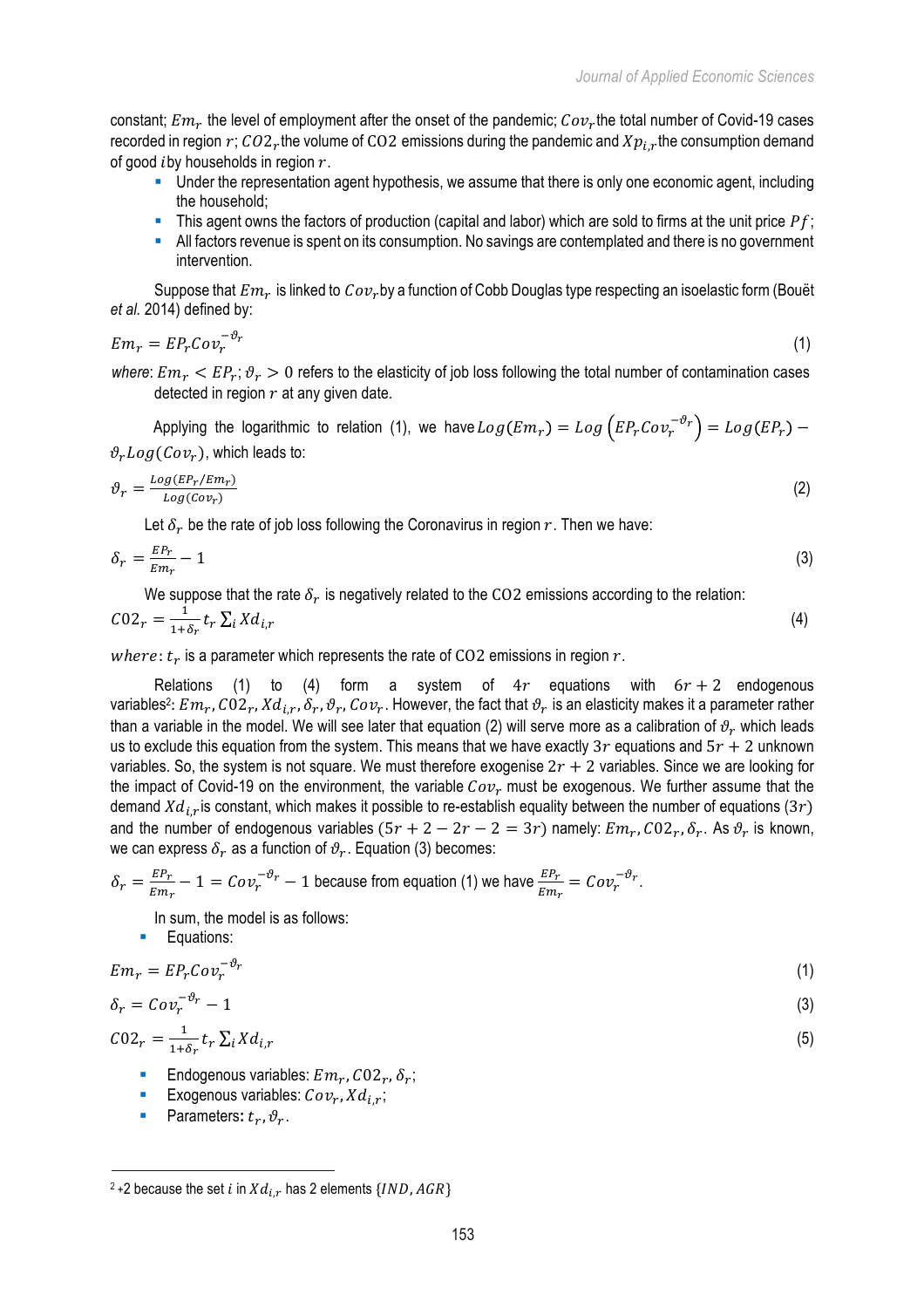# *1.1.2. Calibration of the Model*

In order for each equation to fit perfectly the baseline values of the different endogenous variables we must calibrate the parameters or each equation of the model. Note that the endogenous variables used in the calibration process end with the number "0" which is a conventional notation. Thus, for the system presented previously, the initial values of the parameters  $Em0_r$  and  $EP_r$ ,  $Cov_r Xd_{i,r}$  and  $t_{i,r}$ , are known. The calibration of equation (1) is done by determining the value of the parameter  $\vartheta_r$  according to the equation

$$
\vartheta_r = \frac{\log (E P_r / E m 0_r)}{\log (C \circ v_r)}\tag{2}
$$

Once  $\vartheta_r$  has been determined, we can calculate the initial value of  $\delta_r$  given by:

$$
\delta 0_r = Cov_r^{-\vartheta_r} - 1 \tag{5}
$$

Then, that of  $Co20<sub>r</sub>$  is given by:

$$
Co20_r = \frac{1}{1+\delta 0_r} t_r \sum_i X d_{i,r} \tag{6}
$$

# 1.2. Saddle Path of Variables

By implementing an increase in Coronavirus cases, we must be able to quantify the impact on the various endogenous variables, especially CO2.

*1.2.1. Saddle Path of Employment* 

Let's start from equation:

$$
Em_r = EP_r Cov_r^{-\vartheta_r}
$$
 (1)

We have:

$$
\Delta Em_r = EP_r \Delta Cov_r^{-\vartheta_r} = EP_r (Cov_1^{-\vartheta_r} - Cov_r^{-\vartheta_r})
$$
\n[7]

$$
Cov1_r = k_r Cov_r \tag{8}
$$

where:  $Cov1_r$  represents the level of shock on Covid-19. As the Covid-19 contamination is increasing, we have  $k_r > 1$ . By replacing (8) in (7) we get:

$$
\Delta Em_r = EP_r Cov_r^{-\vartheta_r}(k_r^{-\vartheta_r} - 1) = Em_r(k_r^{-\vartheta_r} - 1)
$$
  
\n
$$
\frac{\Delta Em_r}{Em_r} = \frac{Em_r(k_r^{-\vartheta_r} - 1)}{Em_r}
$$
  
\nHence,  
\n
$$
\frac{\Delta Em_r}{\Delta m_r} = k_r^{-\vartheta_r} - 1
$$
\n(9)

 $Em_r$  $= k_r^-$ 

Given that the level of employment after Covid-19 *i.e.*  $Em_r$  remains quite close to  $EP_r$ , we will generally have  $0 < \vartheta_r < 1$ . However, even in the case where the pandemic comes to the end, if the level of employment rises and exceeds  $EP_r$ , then we will have  $\vartheta_r > 1$ . This shows that this model could be applied to post-Covid-19 studies when activities have resumed their normal ascension.

Equation (9) which represents the saddle path of the employment level shows for this purpose, that that  $\Delta Em_r$  $\frac{E E m_r}{E m_r}$  < 0, which means that an increase of  $k_r$  percent of the level of Covid-19 contamination in region *r* results in job loss of  $(k_r^{-\vartheta_r} - 1)$ percent. For simplification let's call:

$$
g_r = k_r^{-\vartheta_r} - 1\tag{10}
$$

# *1.2.2. Saddle Path of the Rate of Employment Loss*

In order to establish the saddle path of the job loss rate due to Covid-19, let's start from the following relation: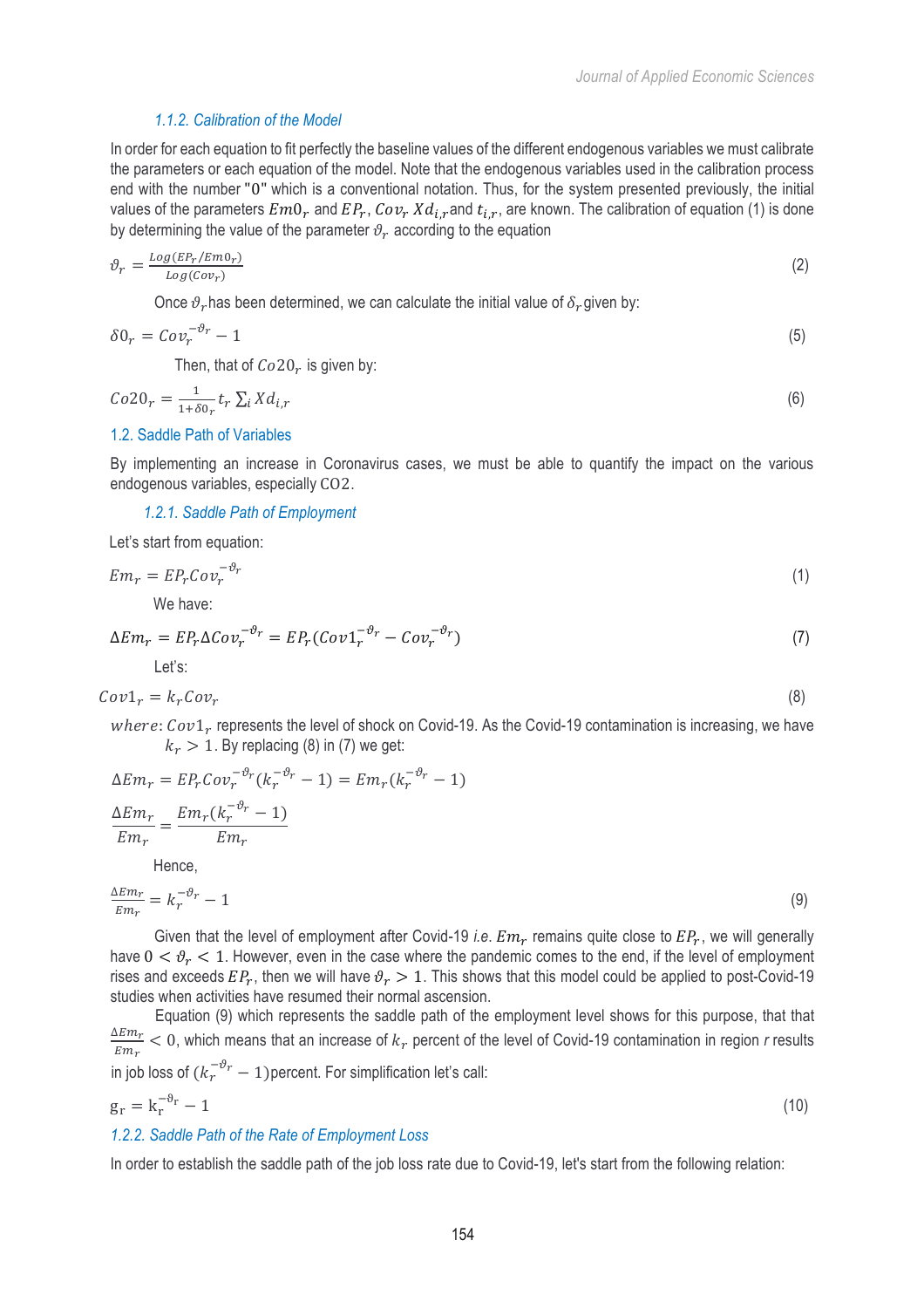$$
\delta_r = \frac{E P_r}{E m_r} - 1
$$

We have  $\delta 0_r = \frac{E P_r}{E m 0_r}$  and  $\delta 1_r = \frac{E P_r}{E m 1_r}$  which implies that:

$$
\Delta \delta_r = \delta 1_r - \delta 0_r = -E P_r \frac{E m 1_r - E m 0_r}{E m 1_r E m 0_r}
$$
  
Given that  $g_{r=} = \frac{E m 1_r - E m 0_r}{E m 0}$ , we get to:  $\Delta \delta_r = -E P_r \frac{g_r}{E m 1} = -E P_r \frac{g_r}{E m 0} \frac{g_r}{(1 + g_r)}$ , that is:

$$
\Delta \delta_r = -\frac{E P_r}{E m_0 r} \frac{g_r}{(1 + g_r)}
$$
(11)

Now, we know that  $\delta_r = \frac{EP_r}{Em0_r} - 1$  which implies that  $\frac{EP_r}{Em0_r} = 1 + \delta_r$ . Equation (11) becomes:

$$
\Delta \delta_r = -(1 + \delta_r) \frac{g_r}{1 + g_r}
$$

And then dividing the previous expression by  $\delta_r$ , we obtain the expected rate of  $\delta_r$  given by:

$$
\frac{\Delta \delta_r}{\delta_r} = -\frac{g_r(1+\delta_r)}{\delta_r(1+g_r)}\tag{12}
$$

Equation (12) shows that there is a negative relationship between  $Em_r$  growth and  $\delta_r$  growth. So, since  $Em<sub>r</sub>$  decreases,  $\delta<sub>r</sub>$  will rather increase.

*1.2.3. Saddle Path of CO2 Emissions*

*Recall* the equation (4):  $C02_r = \frac{1}{1+\delta_r} t_r \sum_i X d_{i,r}$ In order to simplify, since  $t_r\sum_i Xd_{i,r}$  is constant, let's all  $A_r = t_r\sum_i Xd_{i,r}$ . We get:  $C02_r = \frac{1}{1+\delta_r}A_r$ . Let's call  $C021<sub>r</sub>$ , the level of CO2 emissions after simulation. We have:  $CO21_r = \frac{1}{1 + \delta_r} A_r$ Hence,  $\Delta Co2_r = Co21_r - Co2_r = \left(\frac{1}{1+\delta_1r} - \frac{1}{1+\delta_r}\right)A_r = -\frac{\Delta \delta_r}{(1+\delta_r)(1+\delta 1_r)}A_r$ As,  $\Delta \delta_r = -(1 + \delta_r) \frac{g_r}{1 + \epsilon}$  $1+g_r$  $\Delta C$ 02 $_r$  =  $-(1+\delta_r)\frac{g_r}{1+\epsilon}$  $1+g_r$  $\frac{-(1+o_r)\frac{1}{1+g_r}}{1+\delta_r(1+\delta1_r)}A_r = \frac{g_r}{(1+g_r)(1+\delta1_r)}A_r$  $\Delta$ CO2 $_r$  $\frac{\Delta CO2_r}{CO2_r} = \frac{g_r}{(1+g_r)(1+\delta 1_r)} A_r \frac{1+g_r}{A_r}$  $\frac{+g_r}{A_r} = \frac{g_r(1+\delta_r)}{(1+g_r)(1+\delta1_r)}$  $(13)$ Given that  $\Delta \delta_r = -\frac{g_r(1+\delta_r)}{1+g_r} = \delta 1_r - \delta_r$  we can write  $\delta 1_r = \delta_r - \frac{g_r(1+\delta_r)}{1+g_r}$ . Equation (13) becomes:  $\triangle$ CO<sub>2</sub>  $a(1 + \delta)$ 

$$
\frac{\Delta CO2_r}{CO21_r} = \frac{g_r(1+\delta_r)}{(1+g_r)\left(1+\delta_r - \frac{g_r(1+\delta_r)}{1+g_r}\right)} = \frac{g_r(1+\delta_r)}{(1+g_r)(1+\delta_r) - g_r(1+\delta_r)} = \frac{g_r(1+\delta_r)}{(1+\delta_r)(1+g_r-g_r)}
$$
\n
$$
\frac{\Delta CO2_r}{CO21_r} = g_r
$$
\n(14)

Equation (14) shows that the saddle path of CO2 emissions is the same with that of the employment.

## **2. The Computable General Equilibrium Model**

In order to appreciate the impact of Covid-19 on all sectors of the economy, it is important to connect the above PE to a computable general equilibrium model (CGE). Therefore, we use the static CGE model constructed by Hosoe *et al*. (2010). This model has a remarkable advantage over others. First, almost all parameters of that model are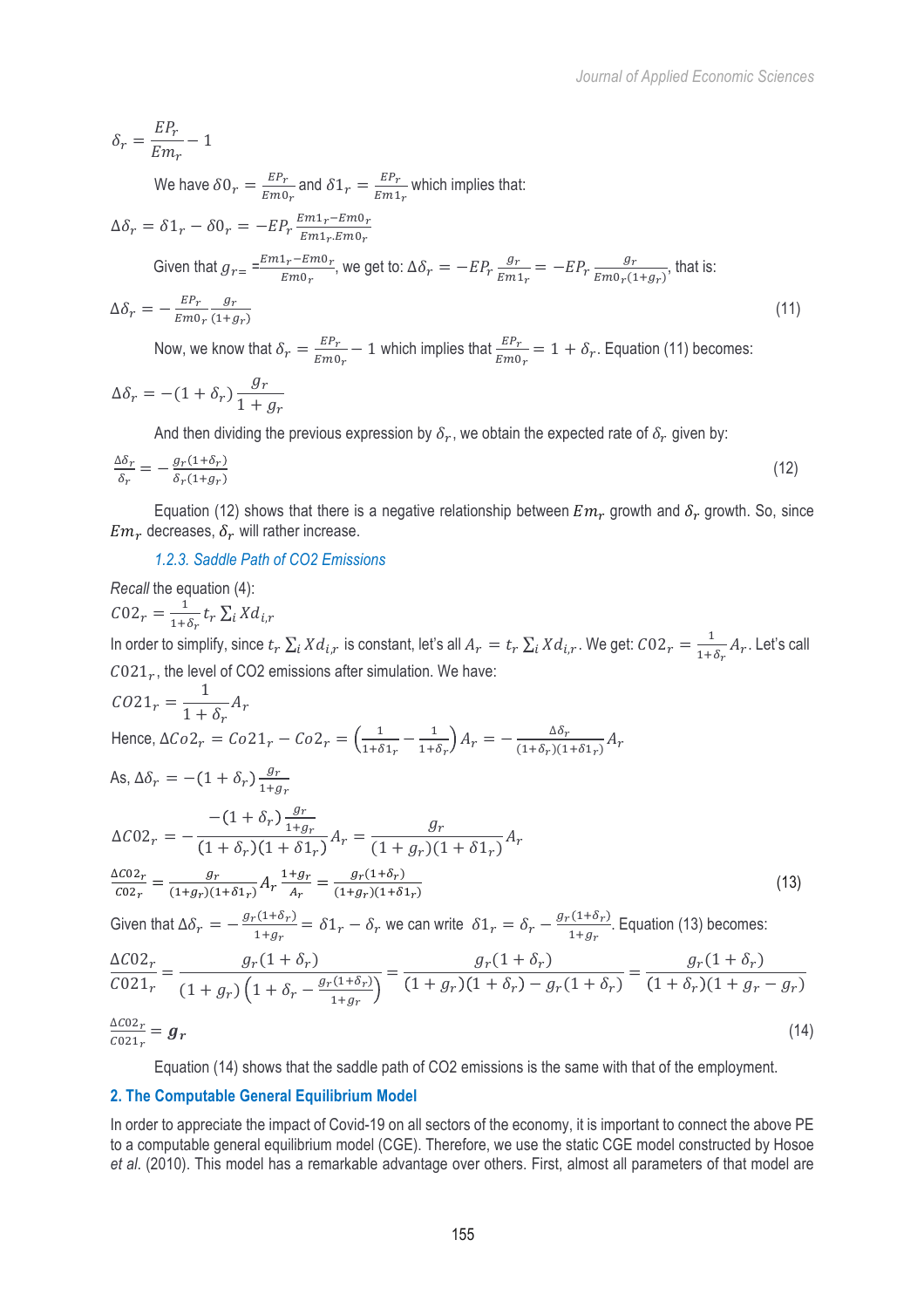calibrated with the exception for the elasticity parameters (elasticity of substitution and elasticity of transformation) 3. This offers a way around the difficulties linked to the acquisition of elasticities such as the elasticity of demand for goods by households or of factor demand by firms in the industrial and agricultural sectors.

Secondly, this model has a rather simplified structure thus offering the possibility of carrying out a study on several regions of the world. Indeed, with this model, the data we need for designing the social accounting matrix (SAM) of a country or region are easy to access. In this section, we first present the CGE model in question; then we take into account a few amendments with the PE presented above; Finally, we justify the linkage between the both PE and CGE models.

# 2.1. The Computable General Equilibrium Model Implementation

The basic CGE model used in this study is that of Hosoe *et al*. (2010)4 . Figure 3 shows how the different flows operate in the studied economy.



The household that owns the capital and labor factors  $(F_{h,i})$  sells them to companies and their transformation yields a composite factor for each sector (value added). This value added is combined with the intermediate inputs used by each sector to produce the domestic output according to a Leontief-type production function. One part of the domestic output is sold on the domestic market and the other part is exported to the international market. The mechanism used to determine the quantities of domestic output and the foreign output follows a CET (constant elasticity of transformation function) specification. The final demand or composite demand is the result of the domestic and import demand, the respective quantities of which are determined via a production function of the CES type respecting the Armington (1969) hypothesis (Armington 1969). The resulting intermediate output is used to satisfy the consumption demand of households whose quantities demanded  $(X^P_i)$  are determined according to a function of the Cobb Douglas type, government demand  $(X_i^g)$ , investment demand  $(X_i^V)$  of different branches, and the total demand for intermediate goods  $\sum_i X_{i,i}$  of the branches. The total household utility is finally given by  $UU$ .

# 2.2. Data and Their Sources

The data used for the construction of the various social accounting matrices (SAMs) come from various sources. These data are collected for four countries and regions for the empirical verification purpose: The United States of America (USA), the European Union (EU), China (CHN), and the Sub-Saharan Africa (AFR). The choice of these countries is made according to the objective of this article, which is to assess the impact of the Coronavirus pandemic on the environment. Indeed, in terms of industrial development, the United States of America (USA), the European Union (EU), China (CHN) are included in the sample due to their high degree of environmental pollution

 <sup>3</sup> One can find the estimation technique in Okagawa and Ban (2008)

<sup>4</sup> For more details, see chapter 6 of the book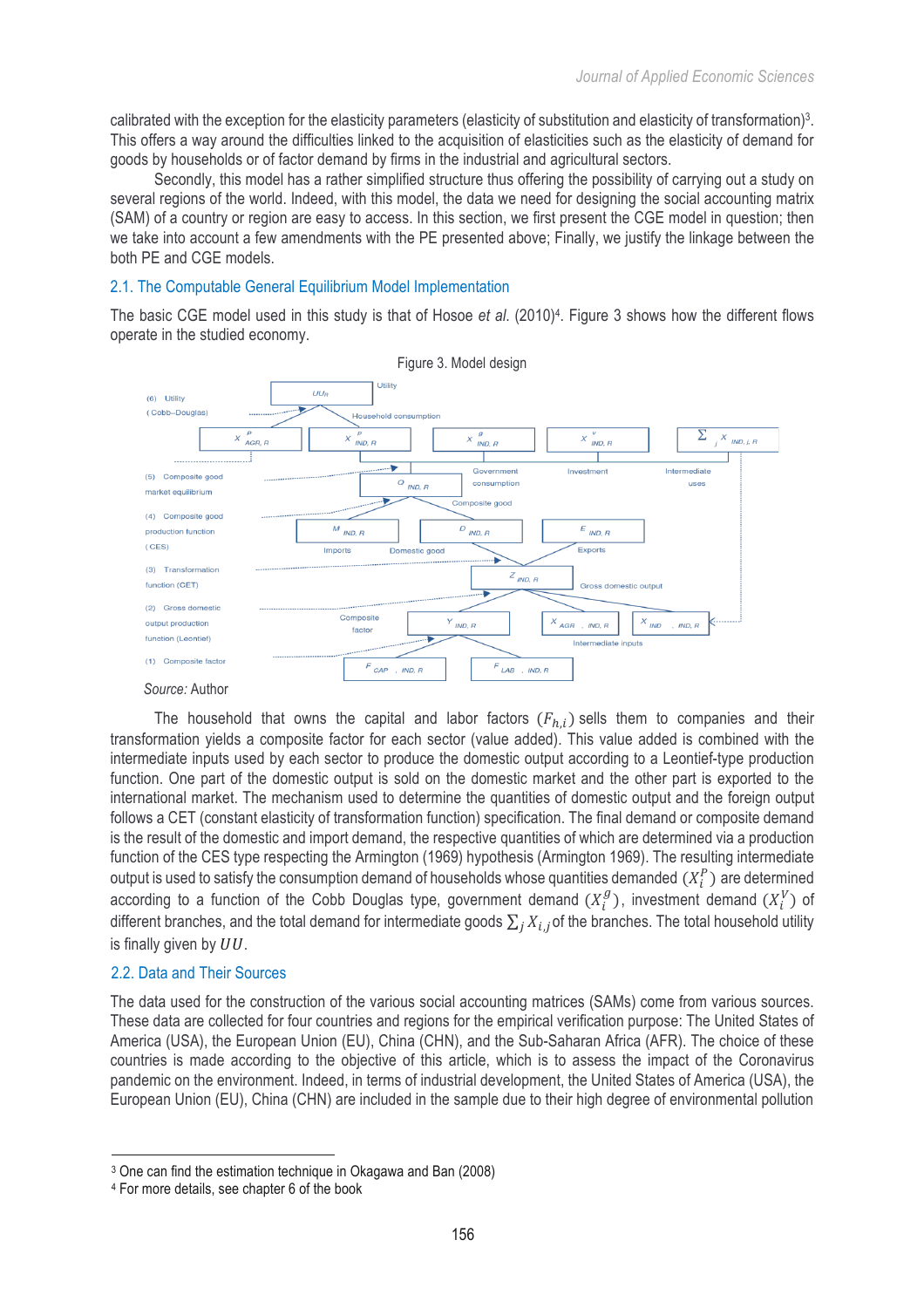in the world. In contrast, the Sub-Saharan Africa region is recognized as the least polluting industries in the world. Therefore, it is consistent to have a balanced sample.

Hence, Data on intermediate inputs, private consumption and public consumption come from the OECD database (2018) and relate to the year 2015. Data on Covid-19 come from the Our database World in Data (Hasell *et al.* 2020). The rates of direct, indirect taxes and import tariffs relative to GDP are taken from ICTDWIDERGRD (2020). Imports and exports come from the WTO (2021)<sup>5</sup>. Table 3 shows how these data are aggregated according to the industrial and agricultural sectors. Finally, the factors of production are taken from the ILO database (2021).

| Industrial products       | Agricultural products |
|---------------------------|-----------------------|
| Fuels and mining products | Agricultural products |
| Fuels                     | Food                  |
| .                         |                       |

|  |  |  | Table 3. Group of products |
|--|--|--|----------------------------|
|--|--|--|----------------------------|

Source: Author

#### Iron and steel 2.3. Social Accounting Matrix

A social accounting matrix is built from the data whose sources have just been presented for each region (USA, EU, CHN, AFR). Figure 4 shows how the different accounts in the matrix are broken down.

|                     |            | Activity             | Factor               | In.tax              | Tariff            | Hoh.d                | Gov.d                | Acc                    | External            | Total |
|---------------------|------------|----------------------|----------------------|---------------------|-------------------|----------------------|----------------------|------------------------|---------------------|-------|
|                     |            | Act                  | Fac                  | IDT                 | <b>TRF</b>        | <b>HOH</b>           | GOV                  | <b>INV</b>             | <b>EXT</b>          |       |
| Activity            | Act        | $P_i^{q_0}X_{i,j}^0$ |                      |                     |                   | $P_i^{q_0}X_i^{p_0}$ | $P_i^{q_0}X_i^{g_0}$ | $P_i^{q_0}X_i^{\nu 0}$ | $P_i^{e0}E_i^0$     |       |
| Factor              | Fac        | $P^f_h F^0_{h,j}$    |                      |                     |                   |                      |                      |                        |                     |       |
| <b>Indirect Tax</b> | IDT        | $T_i^{z0}$           |                      |                     |                   |                      |                      |                        |                     |       |
| <b>Tariff</b>       | <b>TRF</b> | $T_i^{m0}$           |                      |                     |                   |                      |                      |                        |                     |       |
| Hoh. demand         | HOH        |                      | $p_h^{f0}$ FF $_h^0$ |                     |                   |                      |                      |                        |                     |       |
| Gov. demand         | GOV        |                      |                      | $\sum_{j} T_j^{z0}$ | $\sum_j T_j^{m0}$ | $T^{d0}$             |                      |                        |                     |       |
| Accumulation        | <b>INV</b> |                      |                      |                     |                   | $S^{p0}$             | $S^{g0}$             |                        | $\varepsilon^0 S^f$ |       |
| External            | <b>EXT</b> | $p_i^{m0}M_i^0$      |                      |                     |                   |                      |                      |                        |                     |       |

|  | Figure 4. Structure of the SAM |  |  |
|--|--------------------------------|--|--|
|--|--------------------------------|--|--|

*Source:* Authors, from Hosoe *et al.* 2010

where SAM's entries are:  $P_i^{q0}X^0_{i,j}$  - value of intermediate input used in branches;  $P_h^fF^0_{h,j}$  - value of factor *h* used in sector *j*;  $T_j^{z0}$ - value of indirect tax revenue collected on output *j*;  $T_j^{m0}$  - value of customs duties on imported good *j*;  $P_j^{m0}M_j^0$  - import value in good *j*;  $P_h^{f\,0}FF_h^0$  - house hold revenue yield from the factor *h* sold;  $\sum_j T_j^{Z0}$  – value of the total indirect tax on good *j*;  $\sum_j T_j^{m0}$ - import tariff revenue on good *j*;  $P_i^{q0}X_i^{P0}$  total expenses of household in the purchasing good *i*;  $T^{d0}$ - value of direct tax on household revenue;  $S^{P0}$ value of household saving;  $P_i^{q0}X_i^{g0}$ - government expenditure in good *i*;  $S^{g0}$  - government saving;  $P_i^{q0}X_i^{p0}$  - value of investments in good *i*;  $P_i^{e0}E_i^0$  - value of exports in good *i*;  $\varepsilon^0S^f$  - foreign saving.

# 2.4. Social Accounting Matrix Balancing

In general, the basic SAM is unbalanced due to the use of various data sources. In order to obtain a balanced SAM, the data whose sources have been mentioned above are entered first. The only missing data relate to the accumulation account, in particular investment  $(X_l^{v0})$ , and savings  $(S^{P0},S^{g0},S^f)$ . We first balance the activity accounts by determining the amounts of the investments given as the difference between the total of the column and the total of the row of the same account. Once the activity accounts are balanced, the rest of the world account  $(EXT)$  is balanced by determining the value of the current account balance  $(S^f)$  which is the difference between the sum of exports and the sum of imports. The household account is then balanced by determining the household savings  $(S^{P0})$  given by the difference between the total household receipts (total of the line of the  $HOH$  account)

 <sup>5</sup> Data used represent an average over the period 2016-2019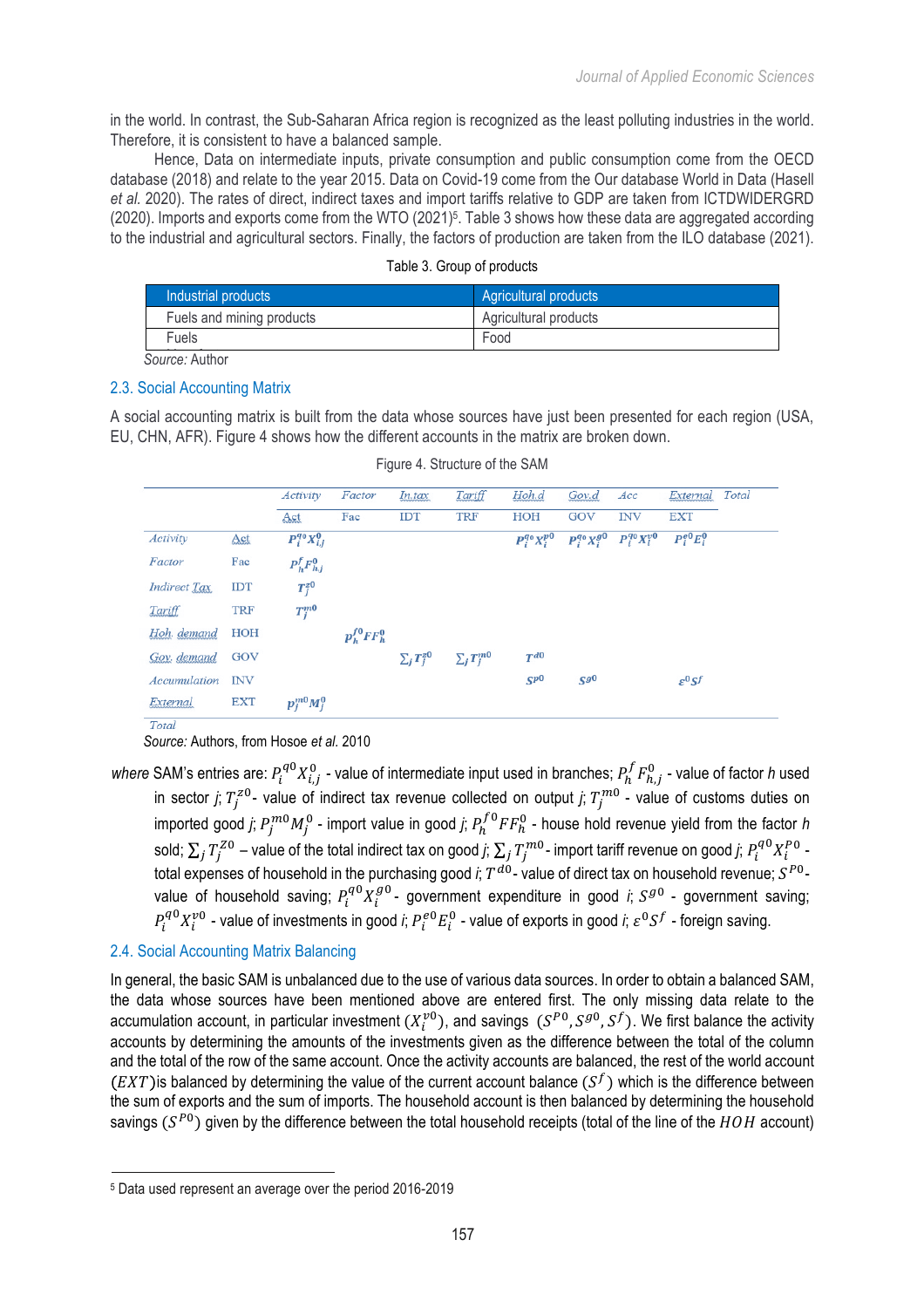and its expenses (total of the column  $HOH$  account). We end the balancing by government saving  $(S^{g0})$  which is the difference between its total revenue (total of the  $GOV$  row) and its expenditure (total of the  $GOV$  column).

The macroeconomic equilibrium after balancing the SAM is given by the equality:

$$
GDP^0 = \sum_{f} \sum_{j} P_h^f F_{h,j}^0 + \sum_{j} (T_j^{Z0} + T_j^{m0}) = \sum_{i} (P_i^{q0} X_i^{P0} + P_i^{q0} X_i^{v0} + P_i^{q0} X_i^{g0} + P_i^{e0} E_i^0) - \sum_{j} P_j^{m0} M_j^0
$$

One can check this for the SAMs given in appendix.

# **3. Partial Equilibrium-Computable General Equilibrium Linkage**

Delzeit *et al.* (2020) proposed a method of linking global CGE models with sectoral models to generate the baseline scenarios. They identify two methods generally used in the literature: the one-way and the two-way linkage methods. In the one-way linkage, they contend that the top-down approach is used to link the CGE model to the PE model where some endogenous variables of the CGE model become exogenous in the global model which is on the other hand desegregated. Contrary to the top down approach, the bottom-up approach that we adopt in this article consists of connecting the PE to the CGE model where functional forms and elasticities remain constant. Thus, in order to assess the impact of Covid-19 on the environment and in the background on other sectors of activity, we adopt the bottom up approach in our PE-CGE model connection followed by the presentation of the different scenarios.

#### 3.1. From Covid-19 to Macroeconomic Indicators

The model is formulated as a system of non-linear equations that can be solved simultaneously (Ginsburgh and Keyzer 2002). The PE is a system of 3r equations with 3r unknown variables, *i.e.*  $3 \times 4 = 12$  equations and 12 variables ( $Co2_r, Em_r, \delta_r$ ). On the other hand, the CGE used is a square system that consists of 27 blocks of equations including  $18\times 2r + 2 \times 2\times 2r + 6r + 1 = 201$  equations and 201 endogenous variables<sup>6</sup>. The set of the two systems forms a square system of 213 equations and 213 endogenous variables. However, the private demand variable  $(X_{i,r}^p)$  is endogenous throughout the model. This means we need to modify an assumption in the PE. Indeed, the value of CO2 no longer depends only on  $\delta_r$  but also on  $(X^p_{i,r})$ . Therefore, through this variable the impact of Covid19 is generalized throughout the economy.

### 3.2. Macro Closure

As with any CGE analysis, the model is built in such a way as to obey the variation in the value of an exogenous variable. Before presenting the exogenous variables of the model, we list the endogenous and exogenous variables, as follow:

- Endogenous variables:  $Y_{i,r}$ ,  $F_{h,i,r}$ ,  $X_{i,i,r}$ ,  $Z_{i,r}$ ,  $Xp_{i,r}$ ,  $Xg_{i,r}$ ,  $Xv_{i,r}$ ,  $E_{i,r}$ ,  $M_{i,r}$ ,  $Q_{i,r}$ ,  $D_{i,r}$ ,  $p_{h,fr}$ ,  $py_{j,r}, pz_{j,r}, pq_{i,r}, pe_{i,r}, pm_{i,r}, pd_{i,r}, Tim_{i,r}, Tz_{i,r}, \varepsilon_r, Sp_r, Sg_r, Td_r,$  $GDP_r, UU_r, CO2_r, Em_r, \delta_r, walras;$
- Exogenous variables:  $Cov_r$ ,  $FF_{h,r}$ ,  $Sf_r$ ,  $Pwe_{i,r}$ ,  $\tau d_r$ ,  $\tau z_{i,r}$ ,  $\tau m_{i,r}$

Thus, as a main scenario, we use to simulate the behavior of endogenous variables especially the CO2 emissions following an increase in cases of Covid-19 contamination. To do this, we first calculate the average rates of increase in pandemic contamination over a series of 415 daily observations over the period from 22<sup>nd</sup> of January, 2020 to 12th of March, 2021. This rate is an arithmetic average weighted by the number of new cases recorded each day. Let  $Ecov_i$  be the rate of contamination recorded from one day to the following day,  $n_i$  the number of new cases, and N the total number of cases recorded between the date  $T_0$  and the date  $T_n$ . The average rate  $\overline{tcov}$  is given by:

$$
\overline{tcov} = \frac{1}{N} \sum_{i=1}^{n} \overline{tcov}_i \cdot n_i
$$
  
where:  $\overline{tcov}_i = \frac{N_i}{N_{i-1}} - 1$  (15)

Note that  $N_i$  is the cumulative number of cases registered up to date i and  $N_{i-1}$  the cumulative number of cases registered up to date  $i - 1$ . After the calculations, we get the following rates in Table 4:

 $6$  Recall that  $r = \{USA, EU, CHN, AFR\}, i = \{IND, AGR\}$ et  $h = \{CAP, LAB\}$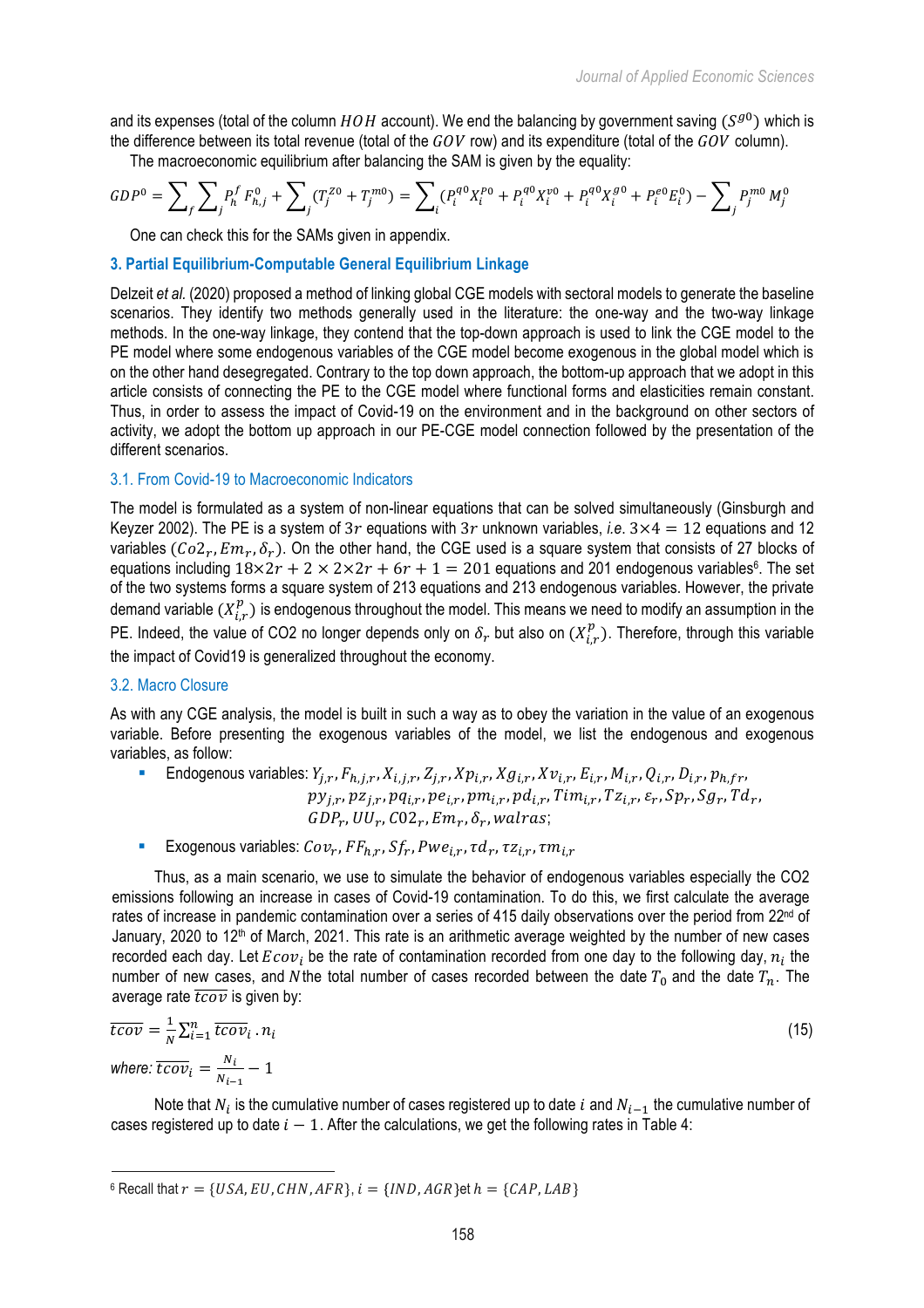#### Table 4. Average increase rate of Covid-19 per day

|      | $\overline{10}$ $\overline{0}$<br>⊣ר | m u<br>-0 | <b>CHN</b>     | .co<br>Λı<br>٩T<br>- 13 |
|------|--------------------------------------|-----------|----------------|-------------------------|
| rate | ∪. ∣∪                                | v.,       | $\cap$<br>J.∠U | ΩO<br>U.UZ              |

In the simulation process from equation (8) we can establish the relationship between  $k<sub>r</sub>$  and  $\overline{tcov}_k$  as follows:

 $k_r = 1 + \overline{tcov}_k$ 

# **4. Empirical Evidence**

Let's start with our basis PE model.

# 4.1. Empirical Evidence for the Partial Equilibrium

This section is subdivided into three subsections: firstly, we present the baseline scenario; secondly, the contrafactual is applied and we terminate with the changes in variables.

# *4.1.1. The Baseline Scenario*

Table 5 gives a summary of the initial data that we need for calculations. Following equation (2) in the calibration section, we can calculate the baseline for the elasticity  $\vartheta_r$  in each region using the formula:

$$
\vartheta_r = \frac{Log(EP_r/Em_r)}{Log(Cov_r)}
$$

Hence, for the USA for example, we will have:

$$
\vartheta_{IUSA'} = \frac{Log(EP_{IUSA'}/Em_{IUSA'})}{Log(Cov_{IUSA'})} = \frac{Log(157538/155761)}{Log(29347338)} = 0.00065973
$$

As interpretation for the USA, we can say that a discovering of a new Coronavirus infection leads to a 0.00066 units loss of employment in companies that is about 0.066%. Now, look at the value of  $\delta_r$  which represents the rate of job loss following the Coronavirus pandemic in each region. Its initial value can be calculated through equation (5) given by:

$$
\delta_r = Cov_r^{-\vartheta_r} - 1
$$

For the USA economy, we get  $\delta 0_{iUSA} = 29347338^{-0.00065973} - 1 = 0.0114085^7$ . This value indicates that a unit of Coronavirus infection augments the rate of employment loss by 0.0114. Regarding the CO2 initial emissions, we apply the equation (6) given by:

$$
\mathcal{C}020_r=\frac{1}{1+\delta0_r}t_r\sum_i\chi d_{i,r}
$$

For the USA, we get:

$$
Co20_r = \frac{0.15(2562697.3)}{1 + 0.0114085} = 380068.581
$$

Since the consumptions  $Xd_{i,r}$  are expressed in \$US million, the CO2 value is also given in \$US million. The remainder results for other regions (EU, CHN, AFR) are given in Table 6.

### *4.1.2. Contrafactual Scenario*

When we applying the simulation of an increase in Coronavirus infection, the variable  $COV<sub>r</sub>$  in which we focus on becomes  $COV_r(1 + tcov_r)$ . So, the effect of that simulation starts from equation (1):

$$
Em_r = EP_r Cov_r^{-\vartheta_r}
$$

For the USA, we have:

 <sup>7</sup> See Table 5 for the summary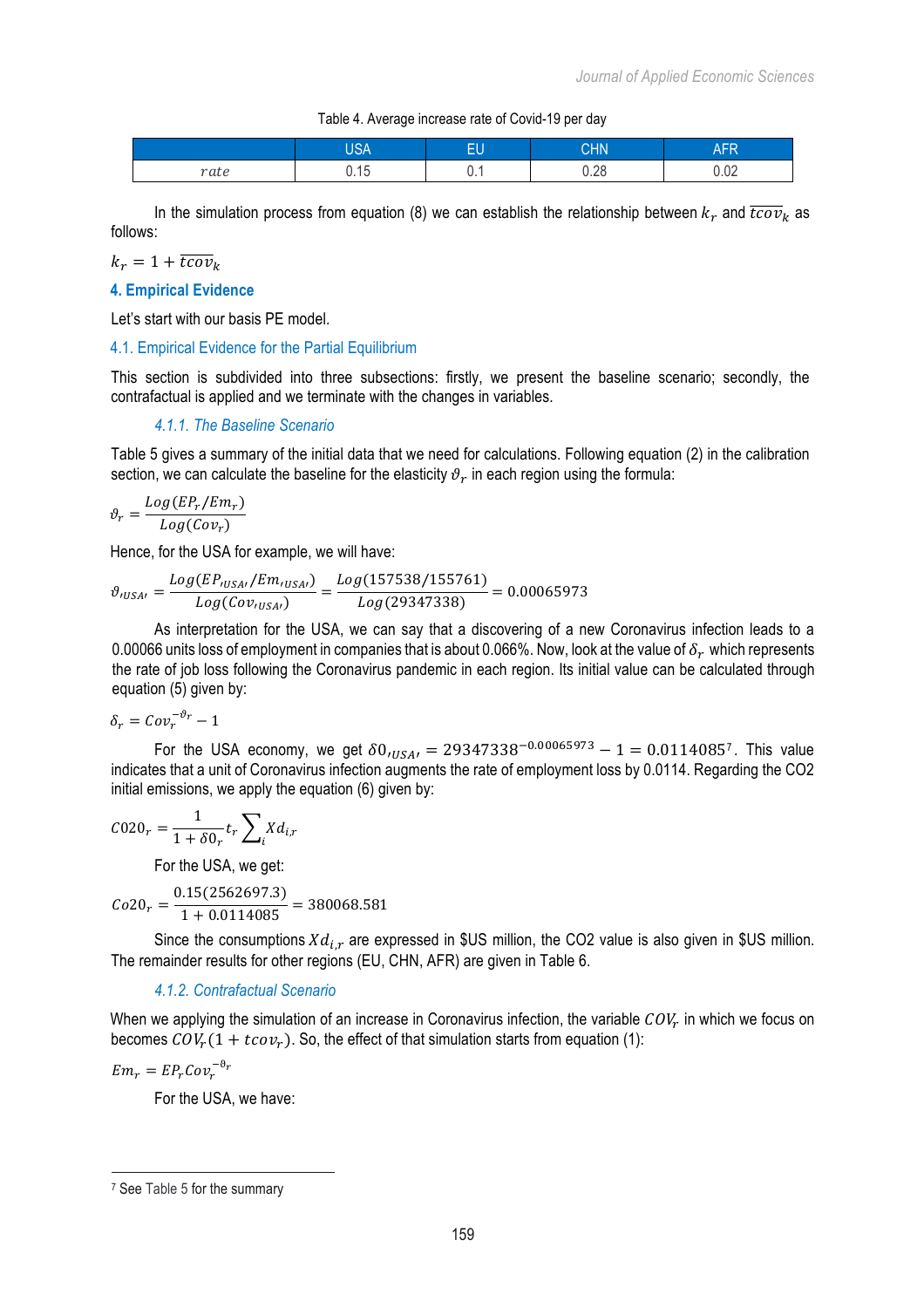$$
Em1_{tUSA'} = EP_{tUSA'}(Cov_{tUSA'}) (1 + Cov_{tUSA'})^{-\vartheta_{tUSA'}} = 157538((29347338)(1 + 0.014))^{0.00065973}
$$
  
= 155759.5713

Then, we can find the value of  $\delta1_{(USA)}$  from equation (3) given by:

$$
\delta_r = \frac{E P_r}{E m_r} - 1
$$

So,  $\delta 1_{iUSA'} = \frac{157538}{155759.5713} - 1 = 0.01141778$ . Finally,  $C02_r$  can be computed through Eq. 4 by:

 $C021_r = \frac{0.15(2562697.3)}{1 + 0.011417781} = 380065.095$ 

We summarize these results in Table 7.

*4.1.3. Percentage Growth of Variables* 

In this section, we are capable to check empirically the saddle path of variables presented at section 2.3.2. By doing so, we first calculate the growth of employment. Consider the formula with Tables 5 and 6, we can compute for the USA, the following growth in percentage:

$$
g_{\prime \textrm{USA}\prime} = 100 \left( \frac{Em1_{\prime \textrm{USA}\prime}}{Em_{\prime \textrm{USA}\prime}} - 1 \right) = 100 \left( \frac{155759.5713}{155761} - 1 \right) = -0.00091722\%
$$

Let's check that the rate percentage change in CO2 emission is the same with that of employment. We have

$$
\frac{\Delta CO2_{tUSA\prime}}{CO2_{tUSA\prime}} = 100 \left( \frac{380068.581}{380065.095} - 1 \right) = -0.00091722\%
$$

Now, the growth of the employment loss is:

$$
\frac{\Delta \delta_{tUSA\prime}}{\delta_{tUSA\prime}} = -100 \left( \frac{0.011417781}{0.0114085} - 1 \right) = 0.081315551\% = -\frac{-0.00091722(1 + 0.0114085)}{0.0114085(1 - 0.00091722)}
$$

|                            | <b>USA</b> | EU         | <b>CHN</b> | <b>AFR</b> |
|----------------------------|------------|------------|------------|------------|
| EP                         | 157.538    | 195.185    | 67.240     | 94.505     |
| Em                         | 155.761    | 192.206    | 66.640     | 92.206     |
| Cov                        | 29.347.338 | 23.852.650 | 6.786.564  | 1.252.016  |
|                            | 0.15       | 0.1        | 0.28       | 0.02       |
| tcov                       | 0.014      | 0.0176     | 0.163      | 0.013      |
| Consumption demand Xd(I,r) |            |            |            |            |
| <b>IND</b>                 | 157.538    | 195.185    | 67.240     | 94.505     |
| <b>AGR</b>                 | 2.453.007  | 8.304.219  | 1.377.551  | 1.869.696  |
|                            | 109.690    | 429.833    | 438.725    | 137.716    |
| <b>TOTAL</b>               | 2.562.697  | 8.734.052  | 1.816.276  | 2.007.412  |

Table 5. Baseline situation

*Source:* Author

#### Table 6. Summary of variables

|                  | USA        | EU         | <b>CHN</b> | <b>AFR</b> |
|------------------|------------|------------|------------|------------|
|                  | 0.00065973 | 0.00090538 | 0.00056981 | 0.00175407 |
| δ0               | 0.01140850 | 0.01549900 | 0.00900360 | 0.02493330 |
| CO <sub>20</sub> | 380068.581 | 860074.883 | 504019.208 | 39171.5636 |

*Source:* Author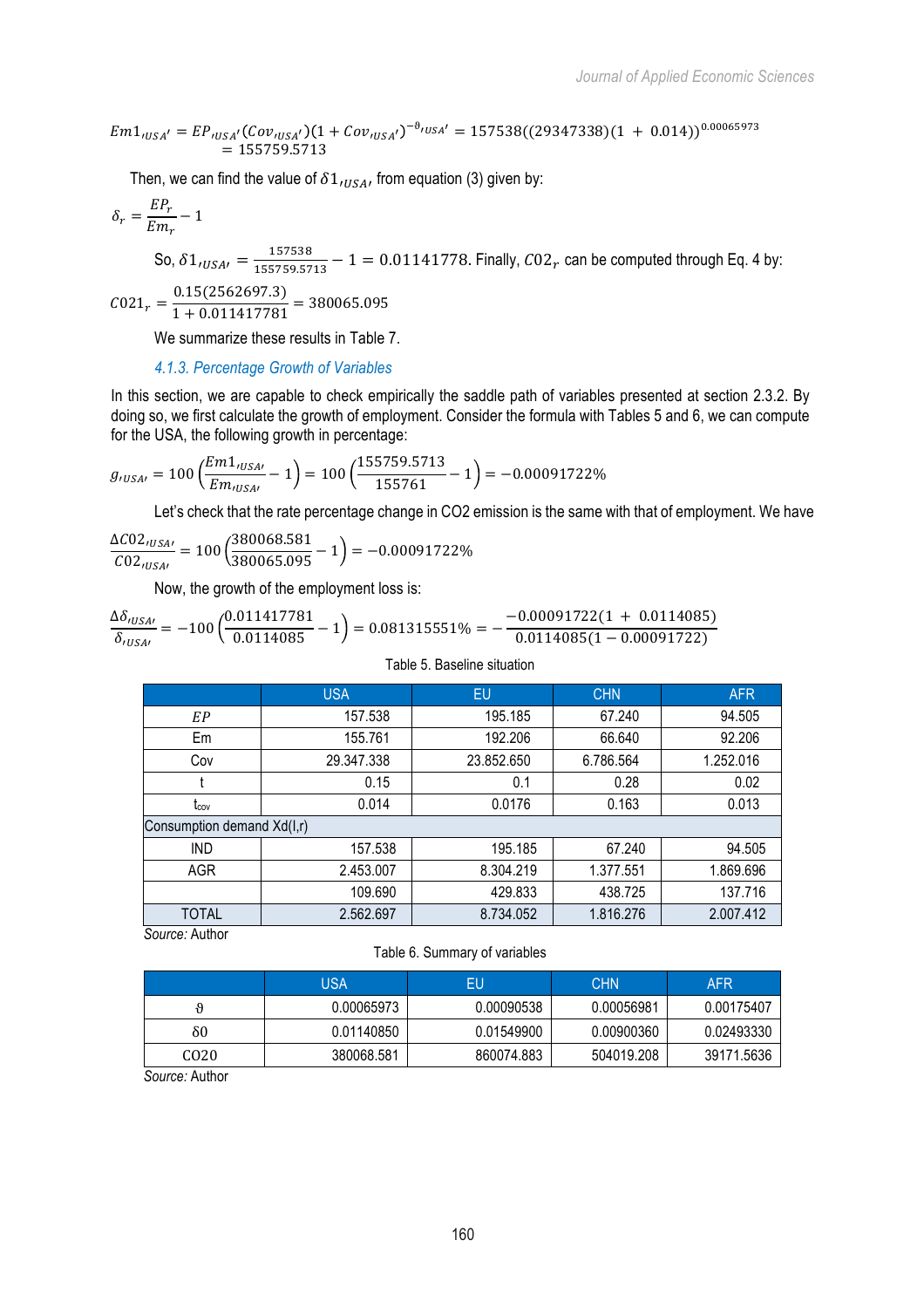|                 | USA         | EU         | <b>CHN</b>  | AFR        |
|-----------------|-------------|------------|-------------|------------|
| Em <sub>1</sub> | 155759.5713 | 192202.964 | 66634.2664  | 92203.9110 |
|                 | 0.011417781 | 0.01551504 | 0.00909042  | 0.02495652 |
| CO21            | 380065.0950 | 860061.297 | 503975.8430 | 39170.6761 |

*Source:* Authors

|                                                  | USA           | EU           | <b>CHN</b>    | AFR         |
|--------------------------------------------------|---------------|--------------|---------------|-------------|
| Em                                               | $-0.00091722$ | $-0.0015796$ | $-0.00860387$ | -0.00226556 |
|                                                  | 0.081315551   | 0.10349764   | 0.96428965    | 0.09313267  |
| CO <sub>2</sub>                                  | -0.00091722   | -0.0015796   | $-0.00860387$ | -0.00226556 |
| $\overline{\phantom{a}}$<br>$\ddot{\phantom{1}}$ |               |              |               |             |

*Source:* Authors

## 4.2. Effect where the Consumption Demand Becomes Endogenous

By setting the demand of good  $Xd(I, r)$  endogenously, we extend the model to our PE-CGE model where the CGE is taken into account. So, our PE model cannot longer be solved since it is not square. As the side of the model becomes very large, we used the GAMS software for our computations. Besides, it is now possible to know about the impact of coronavirus on the other sectors of the economy. But we simplify it to a few variables namely the imports, exports, GDP and well-being.

Table 9 shows that as the households' consumption becomes endogenous, the impact of the pandemic becomes large. The percentage changes for the USA is now established at -0.70394824%. Those of China and Sub-Saharan-Africa are -4.04341331% and -0.08727469% respectively. The novel here is the impact on the EU which is positive instead (0.28902175%).

|                           | <b>USA</b>    | EU            | <b>CHN</b>    | <b>AFR</b>  |
|---------------------------|---------------|---------------|---------------|-------------|
| GDP                       | 0.01539142    | $-0.01016296$ | -2.37996108   | -0.01971666 |
| CO <sub>2</sub> emissions | -0.70394824   | 0.28902175    | -4.04341331   | -0.08727469 |
| ð                         | 0.08131555    | 0.10349764    | 0.96428965    | 0.09313267  |
| Employment                | $-0.00091722$ | -0.00157960   | $-0.00860387$ | -0.00226556 |
| Welfare                   | -0.70304039   | 0.29060497    | -4.04564013   | -0.08507969 |

### Table 9. Percentage growth in PE-CGE model

*Source:* Authors

As explanation for that result, Table 10 shows that the consumption demand by EU households is positively affected while the other regions rather has a negative impact on the both industrial and agricultural sectors. This is the main raison of the positive environmental impact mentioned above.

|            | <b>USA</b>  | EU            | <b>CHN</b>                     | <b>AFR</b>    |  |
|------------|-------------|---------------|--------------------------------|---------------|--|
|            |             |               | Households' consumption demand |               |  |
| <b>IND</b> | -0.70813689 | 0.28743126    | -4.84041465                    | $-0.05326885$ |  |
| AGR        | -0.58899849 | 0.35193957    | -1.50672820                    | -0.51595775   |  |
| <b>IND</b> | 0.69726921  | $-0.06279680$ | -4.16177393                    | -0.03448406   |  |
| AGR        | 0.81809409  | 0.00148624    | $-0.80431435$                  | -0.49726275   |  |
| <b>IND</b> | 0.03426969  | 0.13846295    | -4.30673472                    | 0.63847556    |  |
| AGR        | 0.15429905  | 0.20287545    | -0.95435350                    | 0.17258148    |  |

Table 10. Internal components of the GDP

*Source*: Authors

Regarding the international trade, Table 11 shows that imports as well as exports are decreasing. However, an exception comes from the USA and the EU exports which are increasing instead. The difference comes fundamentally from the social accounting matrix data of each region (*see* Table 5). We terminate the interpretation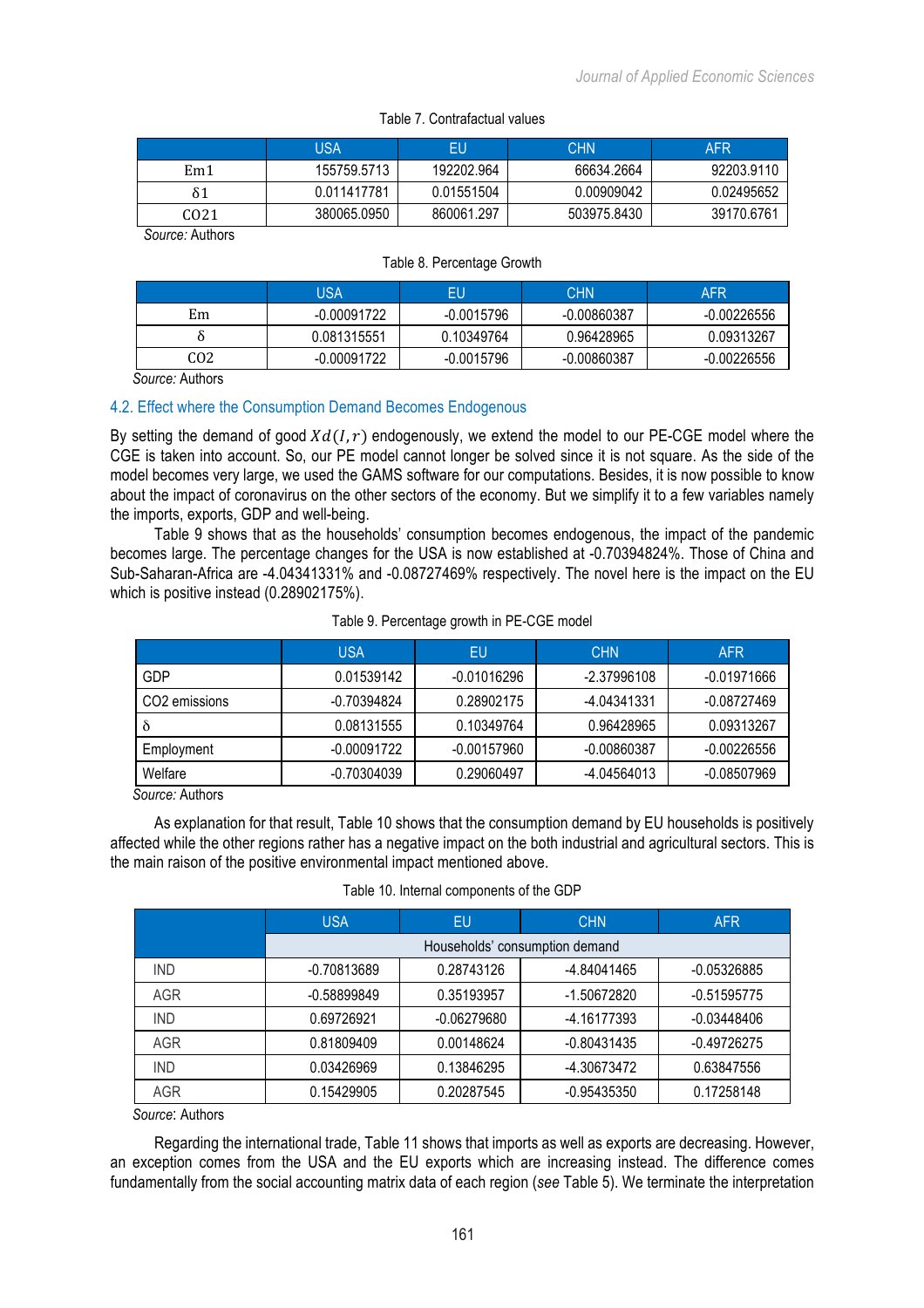of Table 9 which shows the welfare and the Gross Domestic Product impacts. Regarding the GDP, the Coronavirus pandemic has a negative impact on three regions (the EU, China and Sub-Saharan-Africa) apart from the USA economy where the impact is positive. To explain this result, let go to the formula:

$$
GDP = C + I + G + E - M
$$

*where:* C represents the households' consumption,  $I$  the total investment,  $G$  the public consumption,  $E$  the exports and  $M$  the imports. Appendix). Otherwise, agricultural exports for the USA are increasing while imports are decreasing (see Table 11). This tends to positively impact the trade balance.

According to the welfare aspect, Table 9 shows that the Coronavirus infection reduces the welfare in the USA, China and Sub-Sahara Africa. In contrary, the European Union habitant see their well-being improving. This result can be explained by the households' consumption which is increasing solely for the EU for the both industrial and agricultural products.

|                 | <b>USA</b>    | EU           | <b>CHN</b>    | <b>AFR</b>    |  |
|-----------------|---------------|--------------|---------------|---------------|--|
| <b>IMPORTS</b>  |               |              |               |               |  |
| <b>IND</b>      | -0.63235939   | -0.72582546  | -4.72436952   | -1.24542277   |  |
| AGR             | -0.39421269   |              | -7.38707709   | -0.88453924   |  |
| <b>EXPORTS</b>  |               |              |               |               |  |
| <b>IND</b>      | $-0.05267716$ | $-0.0297899$ | -4.58862579   | $-0.00962359$ |  |
| AGR             | 0.3816299     | 0.00223677   | $-0.64311728$ | -0.20146462   |  |
| Source: Authors |               |              |               |               |  |

|  |  | Table 11. Impact on international trade in percentage |  |  |
|--|--|-------------------------------------------------------|--|--|
|--|--|-------------------------------------------------------|--|--|

# **Concluding Remarks**

This study tried to address the environmental impact of the Coronavirus pandemic through a combination of two types of model: we first built a partial equilibrium model which constitutes the main outcome of this study. This Model is then coupled to the CGE model of Hosoe *et al.* (2010). Therefore, we constructed four social accounting matrices (SAM) corresponding to the USA, the EU, the China and the Sub-Saharan Africa economies. Two observations are highlighted with respect to the consumption demand by households: firstly, from the PE model where we set the household demand exogenous, we noted that each country or region reduces its impact on the environment whether it is a developed or a developing country. This results from the fall in production capacity of firms since the level of employment is decreasing especially in the industry sector. Secondly, setting the consumption demand endogenous in the PE-CGE model permit us to capture the impact on other sectors of the economy.

Therefore, the result on the environment through the CO2 emissions becomes mitigated; while we noted a decline in the USA, the China and the Sub-Saharan Africa economies, the impact for the EU were rather positive. This means that the effect depends on the structure of each economy regarding the data of the social accounting matrices.

## **Acknowledgments**

The author is greatly indebted to Achille Tadounkeng Tanga and Nelson Derrick Nguepi for their valuable information and suggestions.

# **Conflict of statement declaration**

There is no conflict of interest to declare for this article.

# **Funding**

This research did not receive any specific grant from funding agencies in the public, commercial, or non-profit sectors

## **References**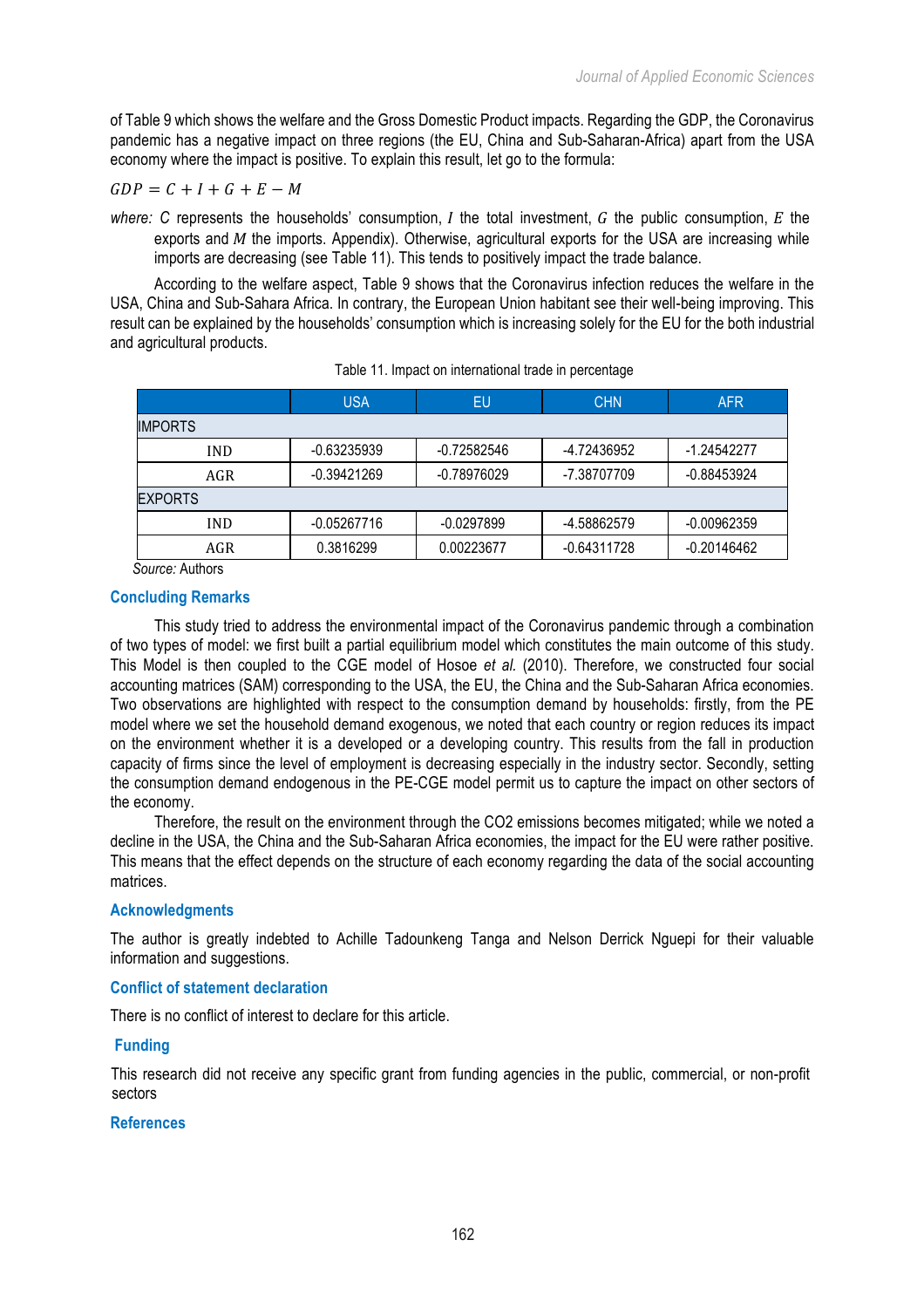- [1] Abrell, J. 2010. Regulating CO2 emissions of transportation in Europe: A CGE-analysis using market-based instruments. Transportation Research Part D: *Transport and Environment*, 15(4). Available at: https://trid.trb.org/view/917771
- [2] Armington, P.S. 1969. A theory of demand for products distinguished by place of production (Une théorie de la demande de produits différenciés d'après leur origine) (Una teoría de la demanda de productos distinguiéndolos según el lugar de producción). Staff Papers (International Monetary Fund), 16(1): 159–178. DOI: https://doi.org/10.2307/3866403
- [3] Bai, H.M. 2020. The socio-economic implications of the coronavirus pandemic (COVID-19): A review. *ComFin Research*, 8(4): 8 – 17. DOI: https://doi.org/10.34293/ commerce.v8i4.3293
- [4] Bergman, L. 1991. General equilibrium effects of environmental policy: A CGE-modeling approach. *Environmental & Resource Economics*, 1(1): 43–61.
- [5] Bouët, A., Estrades, C., and Laborde, D. 2014. Differential export taxes along the oilseeds value chain: A partial equilibrium analysis. *American Journal of Agricultural Economics*, 96(3): 924–938.
- [6] Bourguignon, F., Branson, W.H., and de Melo, J. 1992. Adjustment and income distribution: A micro-macro model for counterfactual analysis. *Journal of Development Economics*, 38(1): 17–39. DOI: https://doi.org/10.1016/0304-3878(92)90016-3
- [7] Cardenete, M.A., Guerra, A.-I., and Sancho, F. 2017. *Applied General Equilibrium: An Introduction*, 2nd Edition, Springer-Verlag. DOI: https://doi.org/10.1007/978-3-662-54893
- [8] Daniel, S.J. 2020. Education and the COVID-19 pandemic. *PROSPECTS*, 49(1): 91–96. DOI: https://doi.org/10.1007/s11125-020-09464-3
- [9] Dashraath, P., Wong, J.L.J., Lim, M.X.K., Lim, L.M., Li, S., Biswas, A., Choolani, M., Mattar, C., and Su, L.L. 2020. Coronavirus disease 2019 (COVID-19) pandemic and pregnancy. *American Journal of Obstetrics and Gynecology*, 222(6): 521–531. DOI: https://doi.org/10.1016/j.ajog.2020.03.021
- [10] Decaluwé, B., Martens, A., Savard, L., and Aupelf-Uref. 2001. La politique économique du développement et les modèles d'équilibre général calculable: Une introduction à l'application de l'analyse mésoéconomique aux pays en développement. Presses de l'Université de Montréal, *in French.*
- [11] Dellink, R., Mensbrugghe, D.V. der, and Saveyn, B. 2020. Shaping baseline scenarios of economic activity with CGE Models: Introduction to the special issue. *Journal of Global Economic Analysis*, 5(1): 1–27. DOI: https://doi.org/10.21642/JGEA.050101AF
- [12] Delzeit, R., Beach, R., Bibas, R., Britz, W., Chateau, J., Freund, F., Lefevre, J., Schuenemann, F., Sulser, T., Valin, H., van Ruijven, B., Weitzel, M., Willenbockel, D., and Wojtowicz, K. 2020. Linking global CGE models with sectoral models to generate baseline scenarios: Approaches, challenges, and opportunities. *Journal of Global Economic Analysis*, 5(1): 162–195. DOI: https://doi.org/10.21642/JGEA.050105AF
- [13] Fadali, E. 2013. Development of a Nevada energy policy Computable General Equilibrium (CGE) model: A decision support tool. Nevada State Office of Energy and Governor's Office of Economic Development. DOI: https://www.leg.state.nv.us/App/InterimCommittee/REL/Document/5596
- [14] Feltenstein, A. 1986. An intertemporal general equilibrium analysis of financial crowding out: A policy model and an application to Australia. *Journal of Public Economics*, 31(1): 79–104.
- [15] Fontagné, L., Laborde, D., Mitaritonna, C. 2011. An impact study of the economic partnership agreements in the six ACP Regions. *Journal of African Economies*, 20(2): 179–216. DOI: https://doi.org/10.1093/jae/ejq037
- [16] Ginsburgh, V., and Keyzer, M. 2002*. The Structure of Applied General Equilibrium Models.* MIT Press. ISBN: 0-262-57157-9. Available at: https://econpapers.repec.org/bookchap/mtptitles/0262571579.htm
- [17] Haqiqi, I., & Mirian, N. 2015. A financial general equilibrium model for assessment of financial sector policies in developing countries. In MPRA Paper (No. 95841; MPRA Paper). University Library of Munich, Germany. Avaialable at: https://ideas.repec.org/p/pra/mprapa/95841.html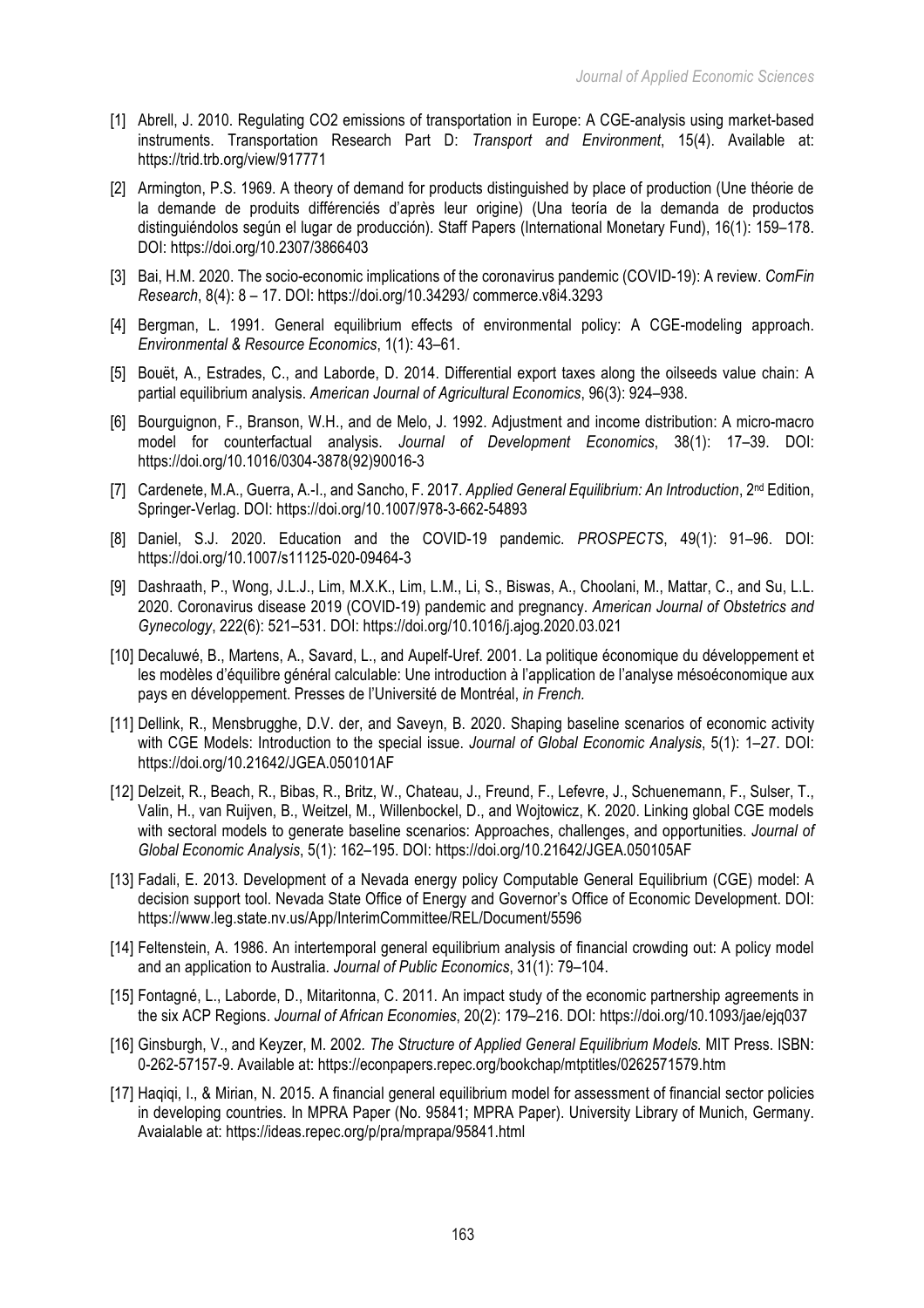- [18] Hasell, J., Mathieu, E., Beltekian, D., Macdonald, B., Giattino, C., Ortiz-Ospina, E., Roser, M., Ritchie, H. 2020. A cross-country database of COVID-19 testing. *Scientific Data*, 7(1): 345 - 355. DOI: https://doi.org/10.1038/s41597-020-00688-8
- [19] Hosoe, N., Gasawa, K., and Hashimoto, H. 2010. *Textbook of computable general equilibrium modeling: programming and simulations.* Palgrave Macmillan UK. DOI: https://doi.org/10.1057/9780230281653
- [20] Lee, H., Oliveira Martins, J., and van der Mensbrugghe, D. 1994. The OECD Green Model: An Updated Overview, *OECD Development Centre Working Paper* no. 97, OECD Publishing. Available at: https://econpapers.repec.org/paper/oecdevaaa/97-en.html
- [21] Lewis, J.D. 1985. Financial liberalization and price rigidities in a general equilibrium model with financial markets. Harvard Institute for International Development, Harvard University.
- [22] Lone, S.A., and Ahmad, A. 2020. COVID-19 pandemic an African perspective. *Emerging Microbes & Infections*, 9(1): 1300–1308. DOI: https://doi.org/10.1080/22221751.2020.1775132
- [23] Manne, A.S., and Richels, R.G. 2000. The Kyoto protocol: A cost-effective strategy for meeting environmental objectives? In C. Carraro (Ed.), Efficiency and Equity of Climate Change Policy: 43–61. Springer Netherlands. DOI: https://doi.org/10.1007/978-94-015-9484-4\_3
- [24] Mcdonald, S. 2007. A static applied general equilibrium model: Technical documentation. Undefined. Available at: https://www.semanticscholar.org/paper/A-Static-Applied-General-Equilibrium-Model%3A-Mcdonald/659796e9947b03438ce661a047a7af0a5e979d8a
- [25] Naqvi, F. 1998. A computable general equilibrium model of energy, economy and equity interactions in Pakistan. *Energy Economics*, 20(4): 347–373. DOI: https://doi.org/10.1016/S0140-9883(97)00027-3
- [26] Nordhaus, W.D. 1994. *Managing the Global Commons – The Economics of Climate Change*. MIT Press. ISBN: 9780262140553
- [27] Okagawa, A., and Ban, K. 2008. Estimation of substitution elasticities for CGE models. In Discussion Papers in Economics and Business (No. 08–16; Discussion Papers in Economics and Business). Osaka University, Graduate School of Economics. Available at: https://ideas.repec.org/p/osk/wpaper/0816.html
- [28] Parry, I.W.H., and Williams, R.C. 1999. A second-best evaluation of eight policy instruments to reduce carbon emissions. *Resource and Energy Economics*, 21(3): 347–373. DOI: https://doi.org/10.1016/S0928- 7655(99)00008-1
- [29] Robinson, S. 1991. Macroeconomics, financial variables, and computable general equilibrium models. *World Development*, 19(11): 1509–1525. DOI: https://doi.org/10.1016/0305-750X(91)90003-Z
- [30] Rosensweig, J.A., and Taylor, L. 1990. Devaluation, capital flows, and crowding-out: A CGE model with portfolio choice for Thailand. In Socially Relevant Policy Analysis: Structuralist Computable General Equilibrium Models for the Developing World: 302–332. MIT Press.
- [31] Yahoo, M., and Othman, J. 2017. Employing a CGE model in analyzing the environmental and economy wide impacts of CO2 emission abatement policies in Malaysia. *Science of the Total Environment*, 584: 234–243.
- [32] Zhang, Z.X. 1998. Macroeconomic effects of CO2 emission limits: A computable general equilibrium analysis for china. *Journal of Policy Modeling*, 20(2): 213–250. DOI: https://doi.org/10.1016/S0161-8938(97)00005-7
- \*\*\* PwC. 2014. A multiregional computable general equilibrium model of the UK economy. PwC Economics and Policy Team. Available at: https://assets.publishing.service.gov.uk/government/uploads/system/uploads/ attachment\_data/file/301 135/2014\_Regional\_CGE\_Research\_Report.pdf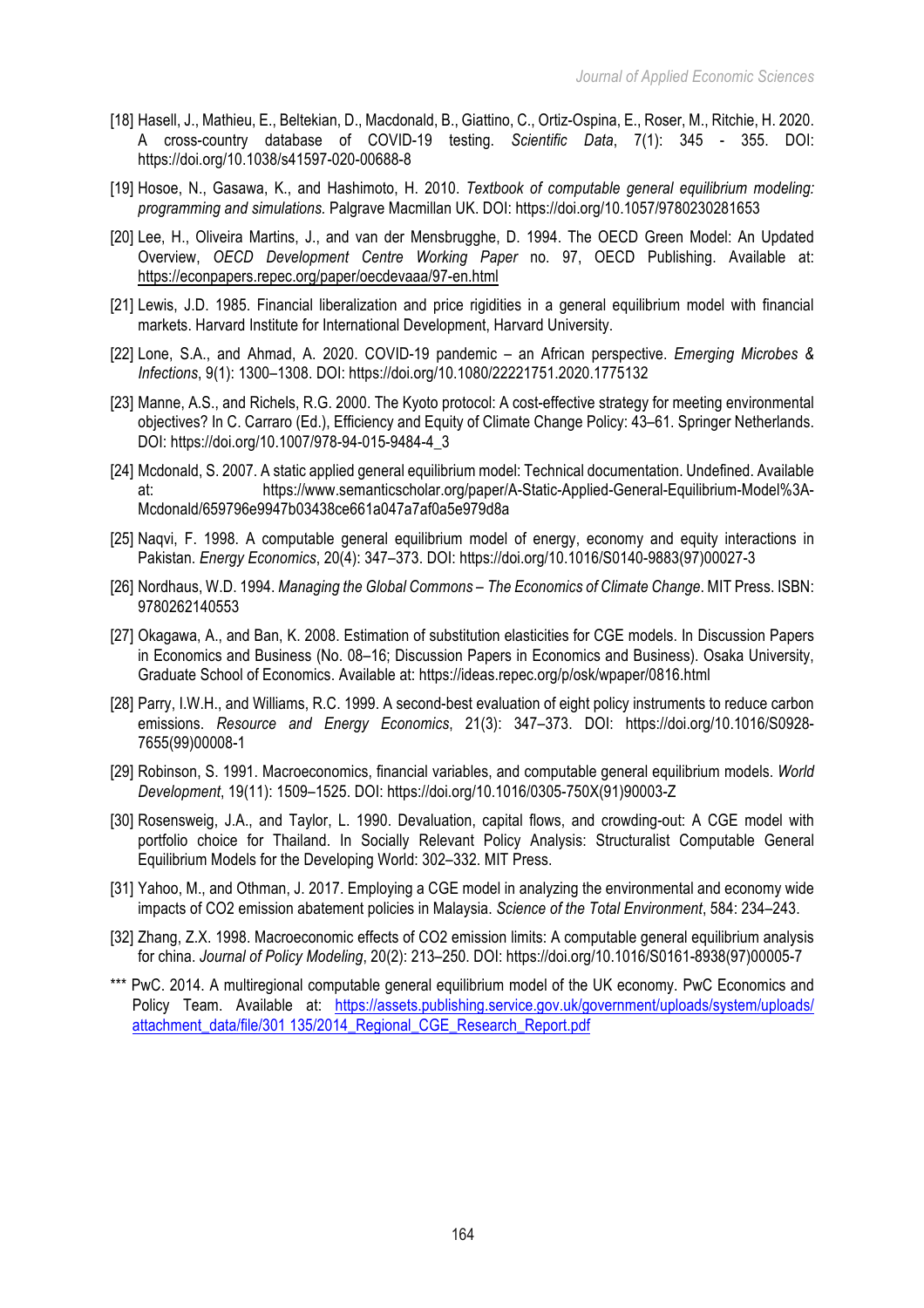|              |            |            |        |            | SOCIAL ACCOUNTING MATIX FOR CHINA |            |              |           |            |            |              |
|--------------|------------|------------|--------|------------|-----------------------------------|------------|--------------|-----------|------------|------------|--------------|
|              | <b>IND</b> | <b>AGR</b> | CAP    | <b>LAB</b> | <b>IDT</b>                        | <b>TRF</b> | <b>HOH</b>   | GOV       | <b>INV</b> | <b>EXT</b> | <b>TOTAL</b> |
| <b>IND</b>   | 8.012.977  | 323.709    |        |            |                                   |            | 1.377.551    | 167.574   | 143.011    | 2.509.375  | 1.2534.197   |
| <b>AGR</b>   | 93.169     | 757.350    |        |            |                                   |            | 438.725      | 26.340    | 1.996.545  | 149.220    | 3461.349     |
| CAP          | 11.789     | 70.266     |        |            |                                   |            |              |           |            |            | 82.055       |
| LAB          | 211.456    | 1.260.245  |        |            |                                   |            |              |           |            |            | 1.471.701    |
| <b>IDT</b>   | 927.036    | 599.615    |        |            |                                   |            |              |           |            |            | 1.526.651    |
| <b>TRF</b>   | 1.088.211  | 149.453    |        |            |                                   |            |              |           |            |            | 1.237.664    |
| HOH          |            |            | 82.055 | 1.471.701  |                                   |            |              |           |            |            | 1.553.756    |
| GOV          |            |            |        |            | 1.526.651                         | 1.237.664  | 1.510.749    |           |            |            | 4.275.064    |
| <b>INV</b>   |            |            |        |            |                                   |            | $-1.773.269$ | 4.081.150 |            | $-168.325$ | 2.139.556    |
| <b>EXT</b>   | 2.189.559  | 300.711    |        |            |                                   |            |              |           |            |            | 2.490.270    |
| <b>TOTAL</b> | 12.534.197 | 3.461.349  | 82.055 | 1.471.701  | 1.526.651                         | 1.237.664  | 1.553.756    | 4.275.064 | 2.139.556  | 2.490.270  |              |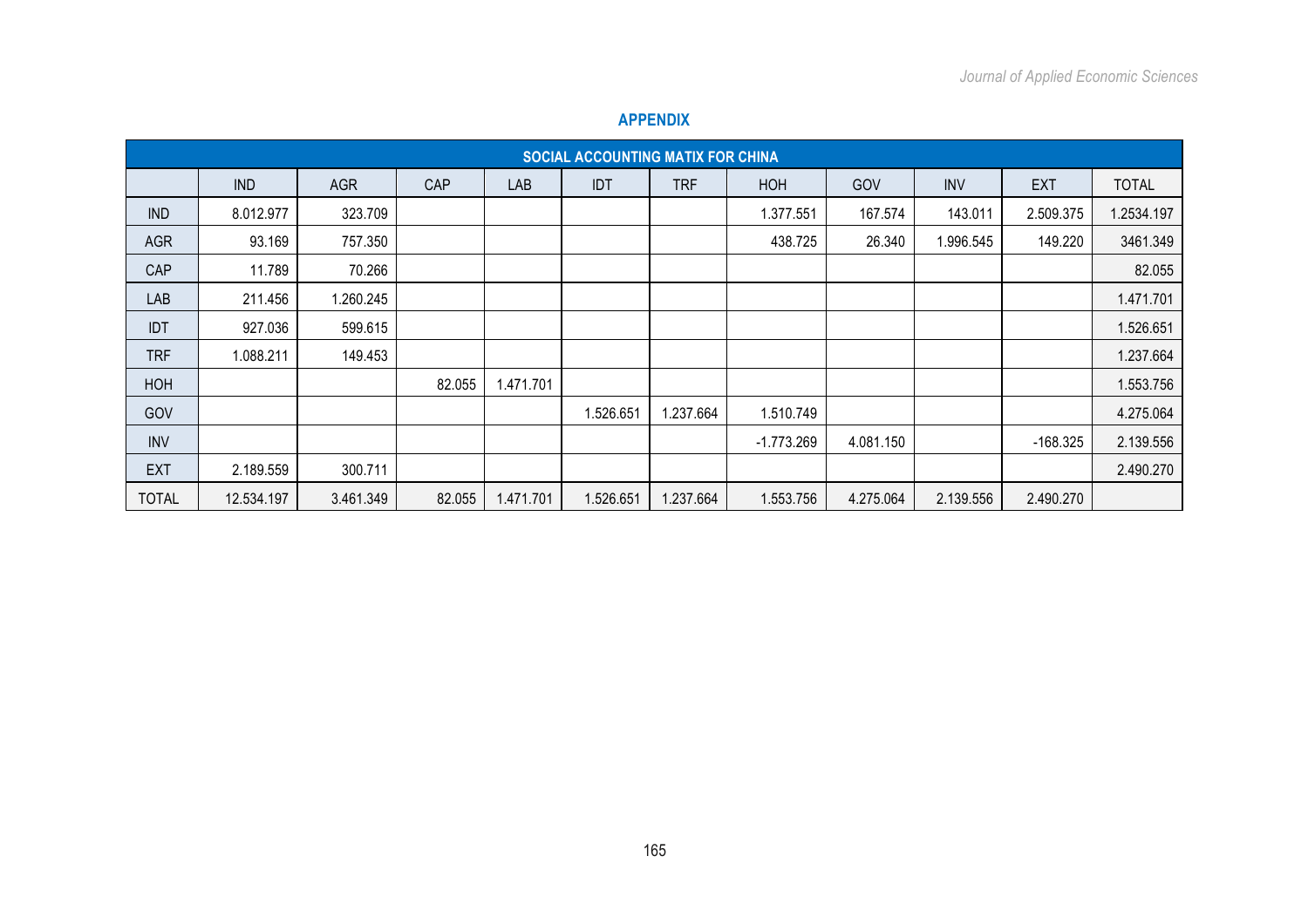|              |            |            |         |           |         |            | SOCIAL ACCOUNTING MATIX FOR SUB-SAHARAN AFRICA |         |            |            |              |
|--------------|------------|------------|---------|-----------|---------|------------|------------------------------------------------|---------|------------|------------|--------------|
|              | <b>IND</b> | <b>AGR</b> | CAP     | LAB       | IDT     | <b>TRF</b> | HOH                                            | GOV     | <b>INV</b> | <b>EXT</b> | <b>TOTAL</b> |
| <b>IND</b>   | 3.838.460  | 91.092     |         |           |         |            | 1.869.696                                      | 358128  | 6.857.549  | 319.884    | 13.334.809   |
| <b>AGR</b>   | 229.112    | 54.880     |         |           |         |            | 137.716                                        | 13464   | 13.117     | 77.121     | 525.410      |
| CAP          | 389.898    | 20.480     |         |           |         |            |                                                |         |            |            | 410.378      |
| LAB          | 8.145.674  | 41.984     |         |           |         |            |                                                |         |            |            | 8.187.658    |
| <b>IDT</b>   | 345.299    | 223.343    |         |           |         |            |                                                |         |            |            | 568.642      |
| <b>TRF</b>   | 78.995     | 19.143     |         |           |         |            |                                                |         |            |            | 98.138       |
| HOH          |            |            | 410.378 | 8.187.658 |         |            |                                                |         |            |            | 8.598.036    |
| GOV          |            |            |         |           | 568.642 | 98.138     | 330.812                                        |         |            |            | 997.592      |
| <b>INV</b>   |            |            |         |           |         |            | 6.259.812                                      | 626.000 |            | $-15.146$  | 6.870.666    |
| <b>EXT</b>   | 307.371    | 74.488     |         |           |         |            |                                                |         |            |            | 381.859      |
| <b>TOTAL</b> | 13.334.809 | 525.410    | 410.378 | 8.187.658 | 568.642 | 98.138     | 8.598.036                                      | 997.592 | 6.870.666  | 381.859    |              |

|            | SOCIAL ACCOUNTING MATIX FOR THE USA |            |         |           |            |            |            |       |            |            |              |  |  |  |
|------------|-------------------------------------|------------|---------|-----------|------------|------------|------------|-------|------------|------------|--------------|--|--|--|
|            | <b>IND</b>                          | <b>AGR</b> | CAP     | LAB       | <b>IDT</b> | <b>TRF</b> | <b>HOH</b> | GOV   | <b>INV</b> | <b>EXT</b> | <b>TOTAL</b> |  |  |  |
| <b>IND</b> | 2.265.135                           | 86.024     |         |           |            |            | 2.453.007  | 6.548 | 2.110.983  | 1.647.423  | 8.569.120    |  |  |  |
| <b>AGR</b> | 243.098                             | 67.013     |         |           |            |            | 109.690    | 71    | 478.395    | 304.357    | 1.202.624    |  |  |  |
| CAP        | 771.354                             | 102.682    |         |           |            |            |            |       |            |            | 874.036      |  |  |  |
| LAB        | 1.894.374                           | 252.186    |         |           |            |            |            |       |            |            | 2.146.560    |  |  |  |
| <b>IDT</b> | 546.673                             | 353.593    |         |           |            |            |            |       |            |            | 900.266      |  |  |  |
| <b>TRF</b> | 78.994                              | 19.143     |         |           |            |            |            |       |            |            | 98.137       |  |  |  |
| HOH        |                                     |            | 874.036 | 2.146.560 |            |            |            |       |            |            | 3.020.596    |  |  |  |
| GOV        |                                     |            |         |           | 900.266    | 98.137     | 4.106.898  |       |            |            | 5.105.301    |  |  |  |